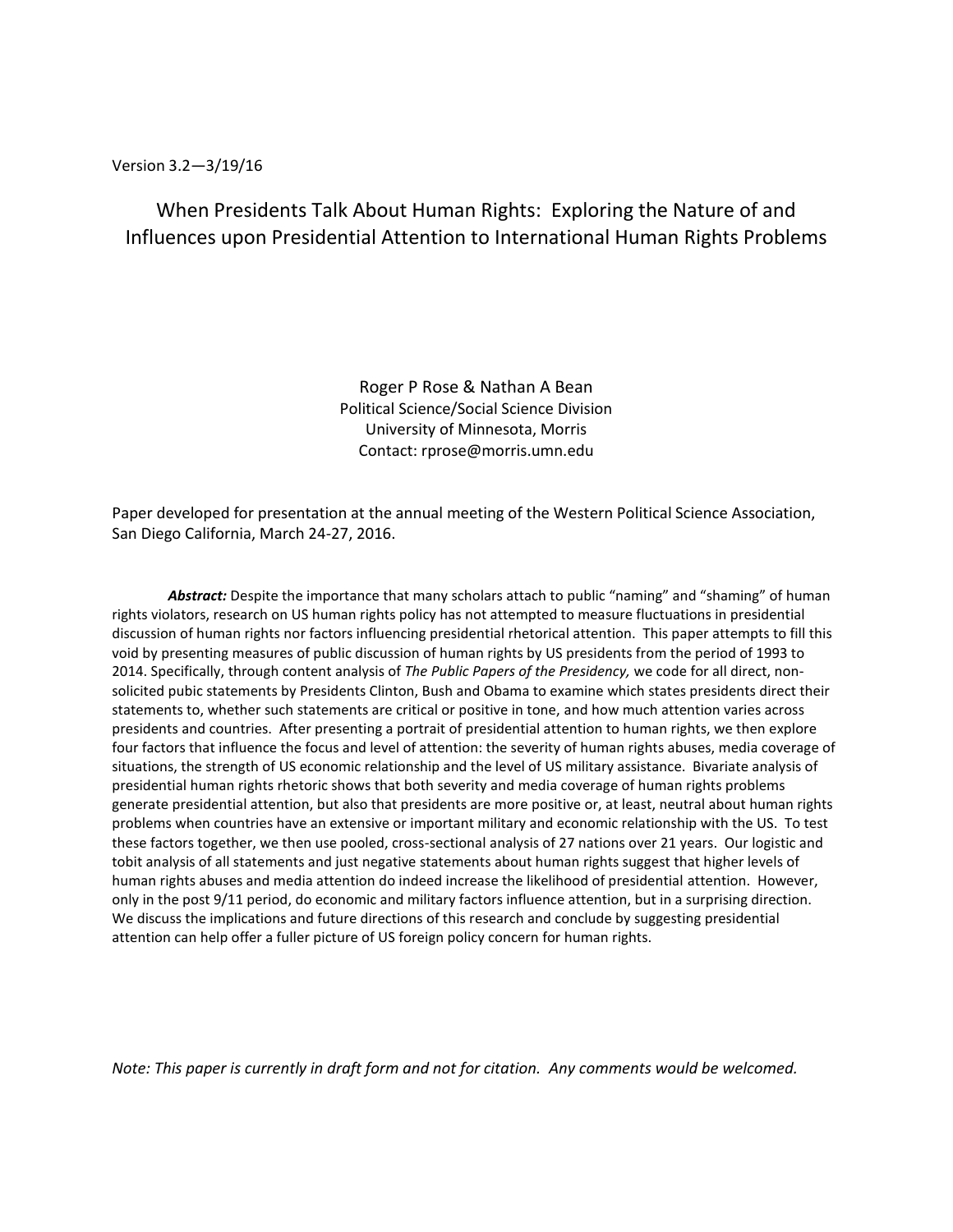### **Introduction:**

Many scholars and activists consider the post September 11 period a difficult one for the promotion of human rights. While the reputation of the United States for promoting human rights declined during the Bush era (Donnelly, 2012; Mertus, 2008), President Obama has not inspired much praise for the level of concern he has directed towards human rights; at most, scholars seem offer faint praise for "muddling through" and for addressing a few issues that Bush ignored (Forsythe, 2011). Among Washingtonian pundits, such as columnists David Ignatius (Washington Post) and Roger Cohen (New York Times), there is some regret that Obama lacks the Wilsonian inspiration of President Bush that, for whatever problems and quagmires that vision led the US into, at least reflected a set of core concerns for democracy and bettering human rights abroad (e.g. Ignatius, 2013; Cohen, 2014). But the notion that Obama is less attentive to human rights in the role of America's chief diplomat assumes that actions are all that matter. Scholars of human rights, however, place a great deal of emphasis on the public naming and shaming of states and their leaders for violating internationally recognized human rights. The role of so-called "naming and shaming" may not be a powerful force against states with no incentive to cooperate, yet they would argue that the improvement of some situations, even the less dramatic, are important to global progress in promoting human rights.

Despite the importance of public discourse about human rights, research on US human rights policy has not attempted to measure fluctuations in presidential discussion of human rights nor factors influencing presidential rhetorical attention. This paper attempts to fill this void by presenting measures of public discussion of human rights by US presidents from the period of 1993 to 2014. Specifically, through content analysis of *The Public Papers of the Presidency,* we code for all direct, non-solicited pubic statements by Presidents Clinton, Bush and Obama to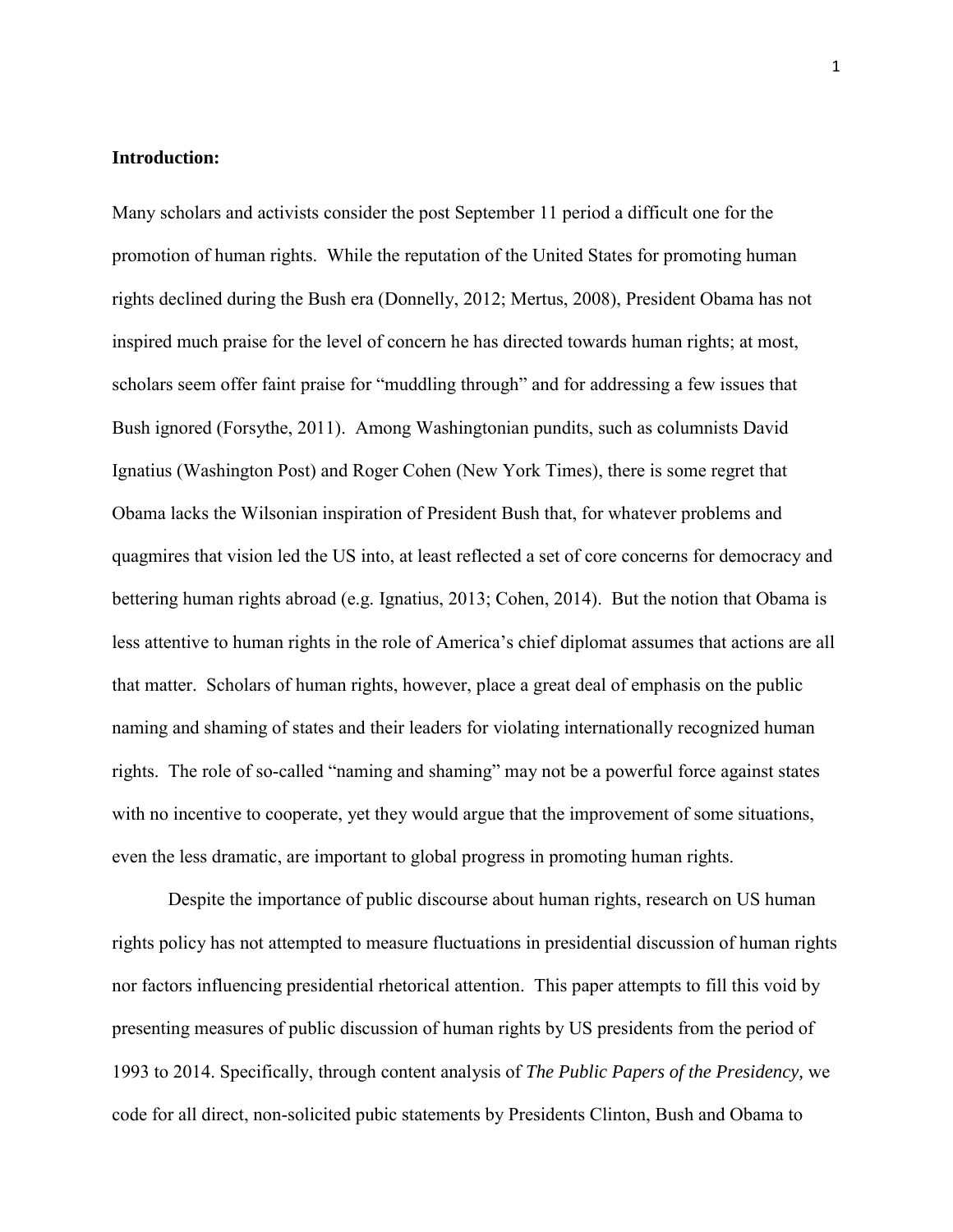examine which states presidents direct their statements to, whether such statements are critical or positive in tone, and how much attention varies across presidents and countries.

After making the case that a systematic measure of attention is valuable, this paper presents a portrait of presidential attention to human rights across time and president. The paper then examines four factors that potentially influence the focus and level of attention: the severity of human rights abuses, media coverage of situations, the strength of US economic relationship and the level of US military assistance. Our bivariate analysis of presidential human rights rhetoric shows that both severity and media coverage of human rights problems generate presidential attention, but also that presidents are more positive or, at least, neutral about human rights problems when countries have an extensive or important military and economic relationship with the US. To test these factors together, we then use pooled, cross-sectional analysis of 27 nations over 21 years. Our logistic and tobit analysis of all statements and then of negative statements alone suggest that higher levels of human rights abuses and media attention do indeed increase the likelihood of presidential attention. However, only in the post 9/11 period, do economic and military factors influence attention, but in a surprising direction. We discuss the implications and future directions of this research and conclude by suggesting presidential attention can help offer a fuller picture of US foreign policy concern for human rights.

#### **Presidential Rhetoric as Measure for US Human Rights Concern**

 There are multiple studies of the course of United States human rights policy (Sikkink, 2007; Harrelsen-Stephens & Calloway, 2009; Mertus, 2008), and these works focus on the range of US policies and actions taken in addressing human rights problems as one of many concerns. Yet judgements about presidential concern tend to be impressionistic and rarely situate the president in the larger policy making process (though, see Forsythe 2011 for one effort). We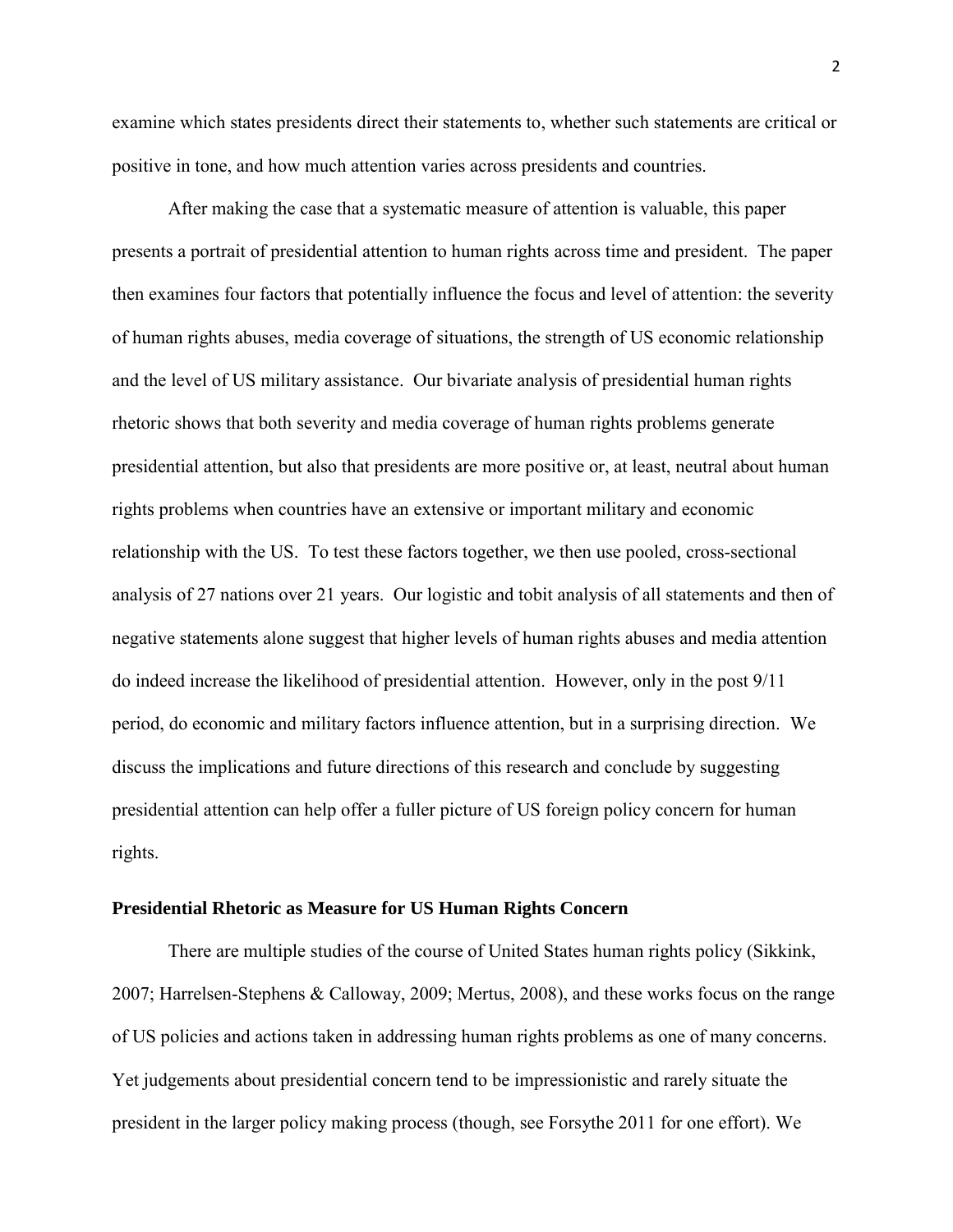contend that there are several reasons why studying presidential rhetorical attention to human rights can be a valuable contribution to our understanding of United States human rights policy over past decades. First, US presidents are uniquely poised to set not only the overall foreign policy agenda, but particularly the importance of human rights. Second, in the absence of strong multilateral institutions to alter a nation's human rights behavior, public discussion of human rights fills an important void of "naming" violators and potentially making an effort to "shame" them in changing behavior. Third, the analysis of presidential rhetoric provides a consistent and highly nuanced measure of human rights concern that avoids the constraints of previous scholarship on US restrictions on economic aid, military assistance or trade due to human rights concerns.

*a. Presidents have unique Agenda-Setting power:* Not surprisingly, there is a great deal of research on the power of the president's agenda setting ability in the domestic process (e.g, Edwards, 1983; Light, 1991; Baumgartner and Jones 1993). This attention flows from the fact, as John Kingdon noted in his seminal study of the policy process, "no other actor in the political system has quite the capability as the president to set agendas in given policy areas for all who deal with those policies" (Kingdom 2003: 23). Moreover, the president's agenda-setting power and ability to specify alternatives is particularly strong in foreign policy-making, due to deference from other institutions, public uncertainty, and the president's constitutional role as foreign policy leader (Durant & Diehl, 1989; Peake 2001).

While the presidential agenda is, of course, shaped by major international events and crises, the degree of presidential discretion increases as salience decreases. Jeffrey Peake's (2001) study of presidential agenda-setting on both the media and Congress for foreign policy issues found that the president is able to significantly influence the agendas of both groups, although he acknowledged that the president's influence wasn't quite as strong as traditional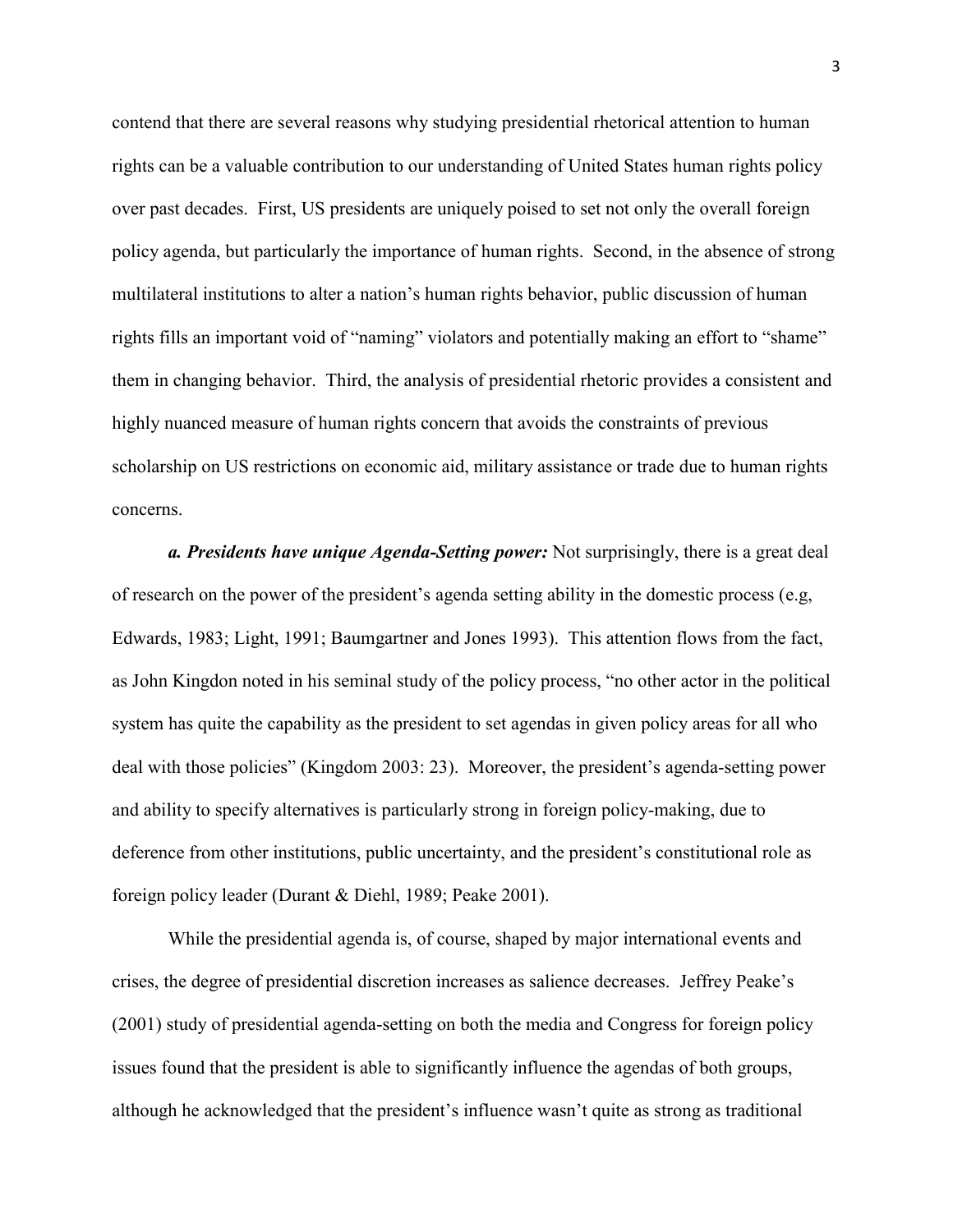models of agenda-setting contend. Importantly, he found that the president is much more effective at agenda-setting when dealing with lower-salience issues like foreign aid and when a president is committed to focused speeches to shape elite views (Peake 2001, 83-84). This suggests that the president has a strong influence on the position of human rights issues on the agenda. In most cases, human rights are not only a lower priority to the public and other policy actors, but the very act of raising human rights is discretionary. An emphasis on human rights is almost never required, even if politically wise to cite; rather citing rights is but one interest among several to consider when discussing relations with other nations or commenting on particular situations.

In sum, scholarly work on both domestic and foreign policy process reinforces the view that the president has a very important influence over the agenda compared to other political actors. Because of the status of the president, his speeches are often highly covered by the media, which broadcasts them to the public in addition to other political actors. Because of this media attention, presidents can directly insert the issues they care about into the national dialogue, making presidential speeches a key tool for shaping the national agenda. The use of human rights rhetoric in these speeches therefore can have a significant impact on what portion of the political agenda is devoted to human rights topics, and is a clear indicator of the executive branch's own agenda. One need only consider the change in foreign policy orientation from the Nixon-Ford to Carter to see the president's power to add human rights to the agenda and reorient policy alternatives, even if the benefits of that human rights focus were debated (Muravchik, 1986).

*b. Presidential Rhetoric as "Naming and Shaming":* Another reason that presidential rhetoric is worthy of study lies with the importance of "naming and shaming" to promote human rights change. The political strategy of "naming and shaming, in which international actors publicize a country's human rights violations in order to shame them into changing their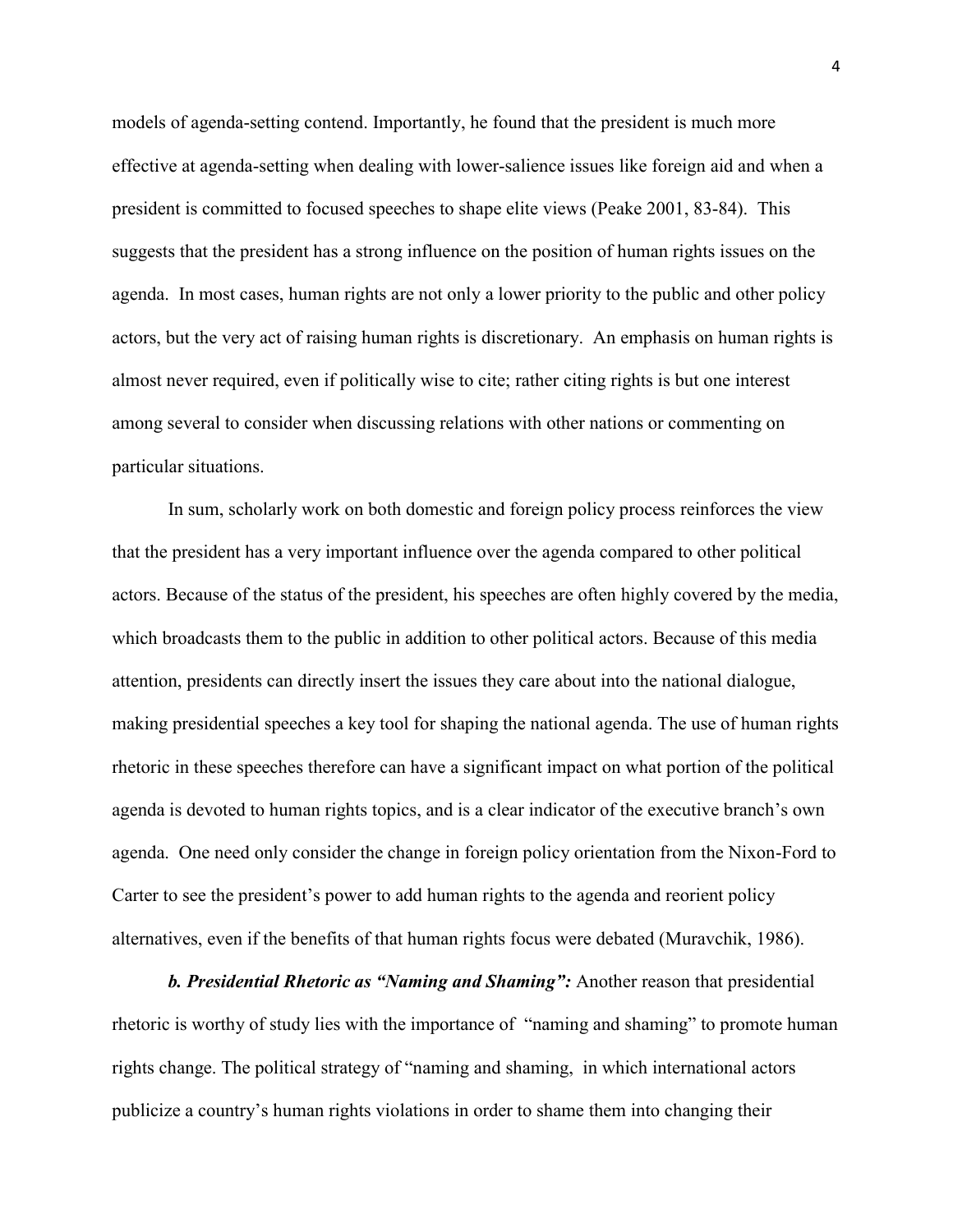practices, is central to many models of positive change of human rights (Keck & Sikkink, 1998; Hafner-Burton, 2012; Murdie & Davis, 2012:1). Scholarly literature on the effectiveness of this technique is mixed (Hafner & Burton, 2012), and evidence of its utility in changing state behavior focuses particularly on the ability of nongovernmental networks within targeted nations to build upon public notoriety (Murdie & Davis) or in particular circumstances of ongoing atrocities (Krain, 2012; Murdie & Peksen, 2013). As a central international actor, the strategy of naming and shaming is certainly applicable to presidential rhetoric, and it would be reasonable to think shaming from a US president would carry more weight than a series of NGOs under circumstances where the US has influence.

Of course the policies and positions of the United States can serve to improve or harm human rights advocacy and US efforts to promote change must offer a consistent and unambiguous call for easing repression. In the context of Latin America, for example, authoritarian regimes during the 1970s and 1980s looked to the United States for support when faced with international condemnation for violating the rights of alleged "subversives" and leftist guerillas. Sikkink noted that when the US did send "mixed signals" of concern, regimes in Chile, Argentina and elsewhere felt they could continue their abusive policies; in contrast, when the US was consistent in its public and private criticism, those states generally improved their behavior (2007; see also Cardenas, 2010). Though presidential rhetoric would only be one "signal" among many from the US, it would be the most conspicuous and thus contribute to or undermine ongoing campaigns by transnational advocacy networks.

*c. Rhetoric as a Nuanced Measure:* With regards to US human rights policy, the concern about when the United States would take strong action led to a series of studies about the relationship between U.S. foreign aid and the recipient country's human rights record. Beginning with Lars Schoultz's 1981 analysis of U.S. aid allocation from 1962-1977, which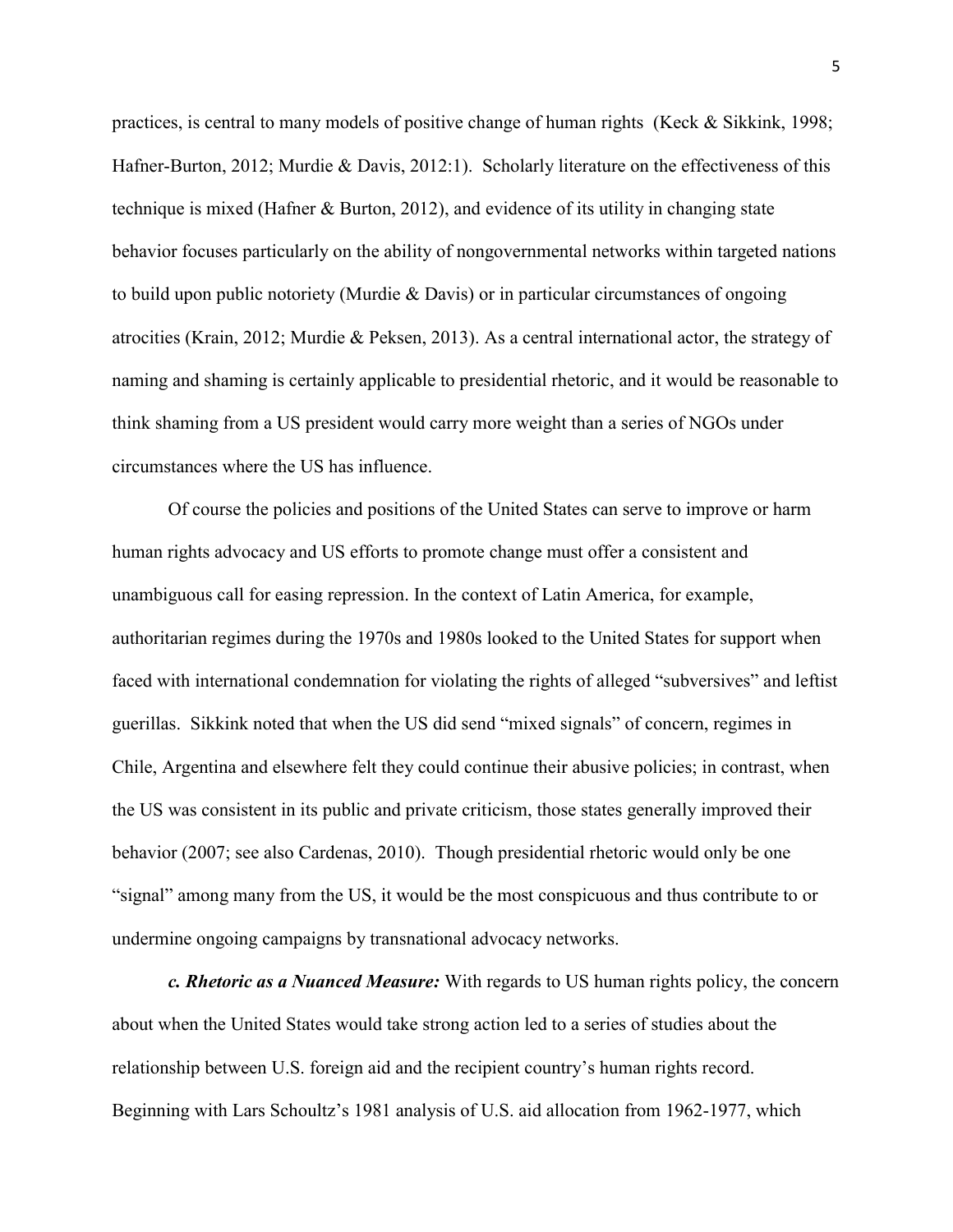concluded that the U.S. distributed more aid to Latin American countries with more repressive governments, scholars have analyzed and debated the extent to which human rights violations lead to either the termination or reduction in US foreign assistance, the imposition of trade and lending restrictions, or changes to US arms exports and sales (Schoultz 1981; Cingranelli & Pasquarello, 1985; Poe, 1990; Poe et al, 1994; Apodaca & Stohl, 1999; Blanton, 2000; Demeriel-Pegg & Moskowitz, 2009). This literature on the linkage between human rights and bilateral policies has generated a general consensus that human rights is a secondary concern of U.S. policymakers in the allocation of foreign aid, and that it is most impactful at the gate-keeping stage (Demirel-Pegg & Moskowitz 2009, 185). The US does appear, especially since the mid-1980s, to be sensitive to severe human rights situations and, thus, states must "pass a threshold of acceptability" (Blanton, 2000) on human rights issues for the U.S. to be willing to offer aid sell them arms. However, after that point of "acceptance," human rights generally has no significant effect on levels of assistance and amount to a secondary concern compared to substantial security interests (Blanton 2000; Poe, et al, 1994).

As valuable as these studies are for understanding the "actions" surrounding U.S. human rights policies, the analysis of aid and arms sales are constrained in a two important ways. The allocation of foreign aid is a highly complex and bureaucratic process, with the responsibility ultimately requiring the cooperation of several congressional committees and Congress as a whole. On top of that, the foreign aid relationships of the United States reflect years of commitment. As a result, there is usually little change in foreign aid from year to year, and the best predictor of a country's foreign aid total is the aid it received a year before (Apodaca & Stohl 1999). Compared to presidential rhetoric, which allows the president to highlight human rights situations soon after they develop, foreign aid is not very reactive due to the significant bureaucratic hurdles necessary to make adjustments in response to human rights abuses. Without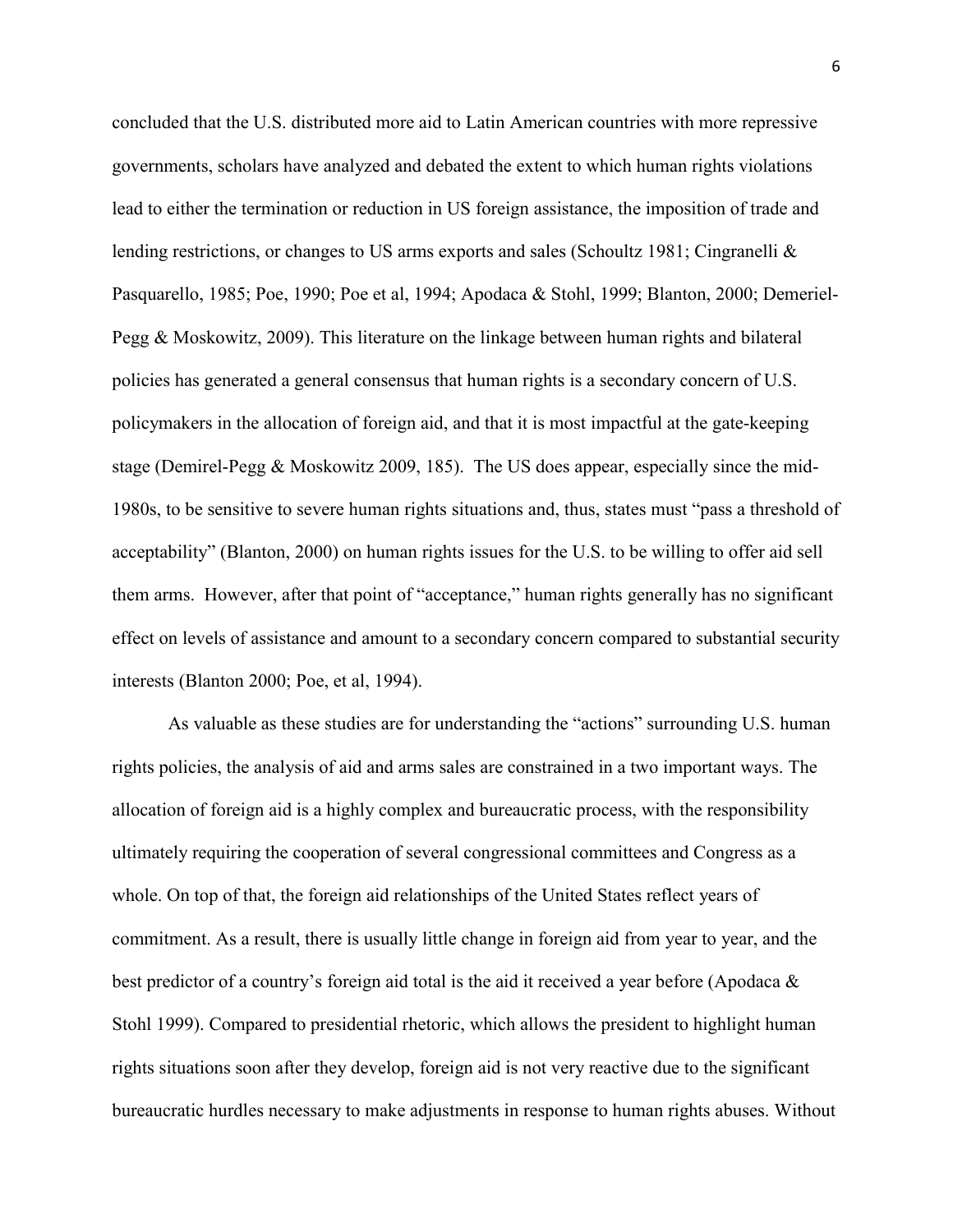question, a restrictive shift in foreign aid, trade or sales is a much stronger indicator of agenda attention and prominence to a particular human rights situation, and such restrictions, compared with presidential criticism, would likely have more significant consequences. But such opportunities for restrictions are rare. Indeed, the major constraint of the study of assistance, trade and arms exports is that the US has limited number of dyadic relationships. Indeed, many of the most egregious violators of rights do not receive US aid or were sanctioned at an earlier time and so the country is no longer on the decision agenda. Analyzing presidential rhetoric, however, can show the extent to which specific countries remain an ongoing concern of US foreign policy.

The analysis of presidential attention to country-specific human rights problems also allows for documenting instances where, despite very poor human rights records, a president is offering a more positive assessment of particular problems. Whereas virtually all congressional attention to human rights is critical of the regime party, the president's policy, or both, presidents have strong reasons to cite progress in human rights or to suggest situations that are less heinous than advocacy networks or other actors portray. For example, during the early 1980s, it was common for the Reagan Administration to claim that human rights catastrophes in Central America were not the fault of existing governments, but of communist or leftist insurgents who force the regime to defend itself (Sikkink, 2007). Any systematic study of aid restrictions is not able to capture these nuances; in fact, the imposition of a restriction may reflect that the president accepted an unwanted outcome after an intense confrontation between Congress and the White House.

In sum, in comparison to foreign aid allocation, trade or arms sales assistance, presidential rhetoric will demonstrate a range of responses to human rights concerns and can catch smaller shifts in the agenda. Due to the unfortunately large number of human rights abuses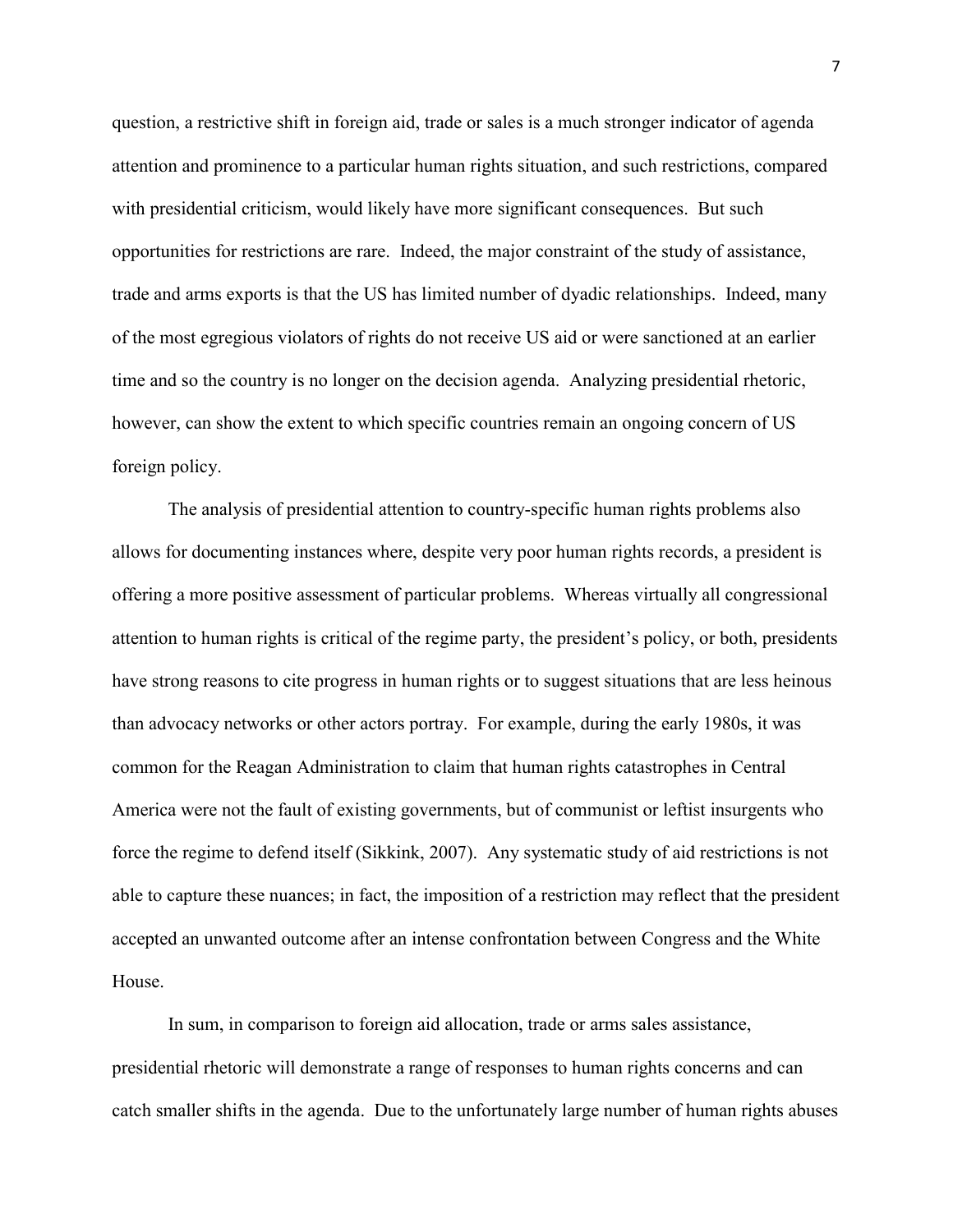around the world at one time and the secondary importance of human rights to the United States, a measure like rhetoric which captures smaller variation in human rights attention is very valuable. Relying on measures that only indicate larger shifts in the agenda and policy alternatives can cause researchers to miss signals of smaller concern or policy change that some human rights abuses would cause.

#### **U.S. Human Rights Policy & Attention**

Systematic studies of the pre-decision phases of US foreign policy are not common. Research on the presidential agenda may include foreign policy areas (e.g., Edwards & Woods, 1999), but only Wood and Peake (1998) and Peake (2000) have attempted to understand the forces that shape the president's foreign policy agenda. Shifting to U.S. attention to human rights, the lone study on rhetorical attention to human rights examined congressional floor speeches about human rights abuses abroad. Cutrone and Fordham (2010) examined the amount of speeches related to human rights from both the House and Senate from 1995-1998. Though finding no statistically significant predictors for human rights speeches in the Senate, they focused principally upon on short, "one-minute" speeches given on the floor of the US House. The authors concluded that the primary reason members brought up human rights concerns was to protect the economic interests of their constituents, as measured through imports and exports sensitivity of a representative's district. House lawmakers were also influenced to address human rights concerns by higher levels of cosmopolitanism within their districts. Notably, while members of Congress were significantly influenced by district-level factors, many members of Congress gave a significant amount of attention to human rights despite the absence of clear motivating factors. That is to say, some lawmakers acted because they had a personal concern or a country or were genuinely committed to human rights principles (Cutrone & Fordham 2010, 652-653).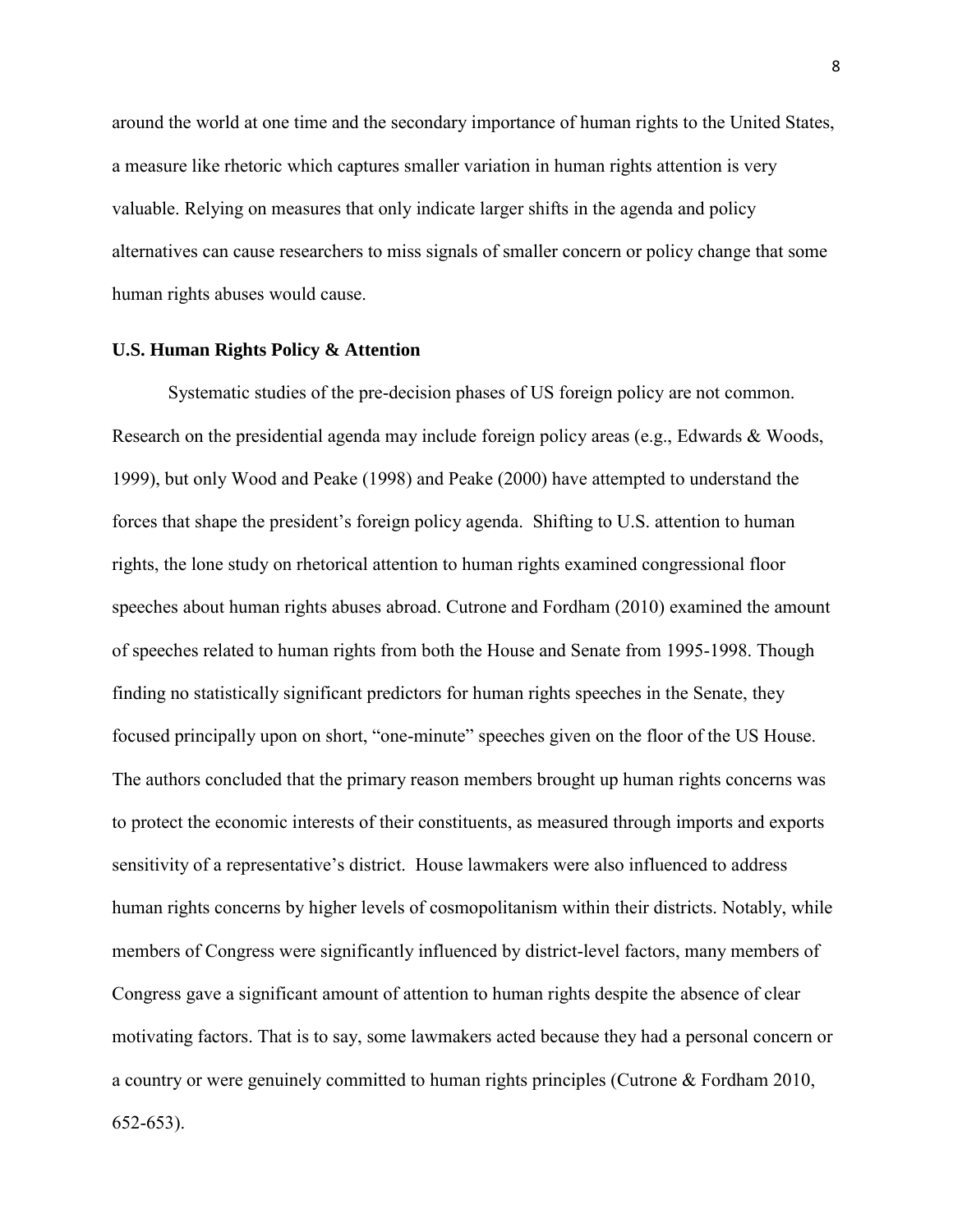Although the Cutrone & Fordham study's focus on congressional rhetoric is valuable, it does reflect only the years 1997-1998, in which China continued to dominate House human rights debates. Further, the congressional floor speeches analyzed were often perfunctory and rarely publicized. In sharp contrast, presidential statements, even when relatively brief, are far more likely to be heard foreign policy elites in the US and in targeted countries. Last, presidential rhetoric is more timely and consequential. For all these reasons, such rhetoric has a stronger ability to effect change to the human rights situations.

### **Causes of Presidential Attention**.

To understand how human rights issues may become important enough to merit public comment by presidents, we turn to studies of agenda setting and to policy process in the foreign policy arena. While much of the agenda setting literature takes a "bottom-up" view of agenda setting (e.g., Cobb, Ross and Ross, 1976), agenda setting in foreign policy revolves primarily around the perceptions and activities of people in government and organized interests; so the focus here is on the literature with a "top-down" orientation to policy development.

Scholars have pointed to several important features of foreign policy agenda setting process. The first is that crises are much more central to the way the foreign policy agenda is set. Scholars of domestic policy development treat crises as events which assist in getting a problem noticed and creating a policy response. In comparison, Durant and Diehl (1991:184-185) argue that crisis events, as well as foreign actors beyond the control of U.S. policy makers, make the agenda setting process in foreign policy unstable and subject to many more rapid policy changes than portrayed in John Kingdon's classic study of the domestic policy process (2003).

The frequency of international crises and the need for rapid responses are the primary justifications for the second important distinction, one noted earlier, that the president has greater discretion and control over the development of foreign policy. Durant and Diehl point to the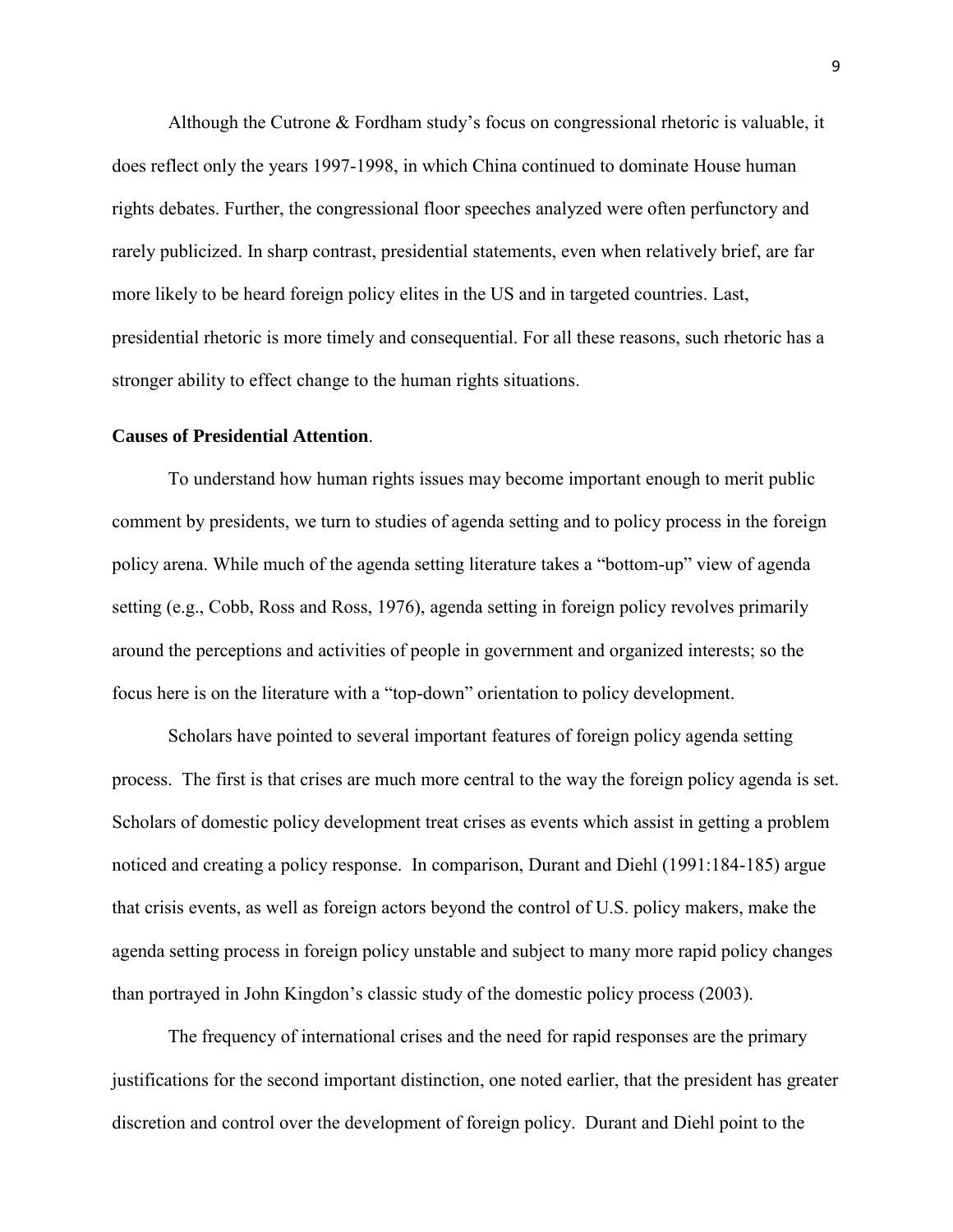usual sources of presidential power in foreign policy: explicit Constitutional powers; an extensive bureaucracy to carry out overt and covert policies; recognition by other actors that only one leader, the president, should deal with foreign governments; the concomitant muted partisanship in areas of security policy (1991:185-189). In terms of agenda setting, presidential leadership over foreign policy means that the White House and his policy making staff have the predominant role in setting the foreign policy agenda. And, as noted earlier, the degree of discretion over the agenda is greater when events are less salient, giving the president a strong ability to set the agenda of other government actors and the media (Peake, 2001).

So what leads a president to publicly discuss human rights problems? We begin the fact that external events and political conditions are the foundation of the agenda. Presidents will feel the need to address human rights when conditions call for expressions of concern. Hence, our first hypothesis stems from the severity of human rights issues. A poor human rights record requires some response and very serious levels of government repression, especially when that violence poses problems for other US interests, is more likely to provoke critical comments from the president.

H1: Presidents are more likely to discuss human rights issues of states that commit widespread and severe human rights abuses, and more likely to discuss the government's policies in a critical fashion.

Closely related to the severity of the human rights situation is the role of the media in publicizing events. Peake (2000) and Edwards and Woods (1999) emphasize that media coverage may force a president's hand, requiring her to respond at more critical moments. Hence, we contend the following:

H2: Presidents are more likely to discuss human rights issues of states, and to discuss them in a negative way, when the human rights issues in those states have been reported in the press.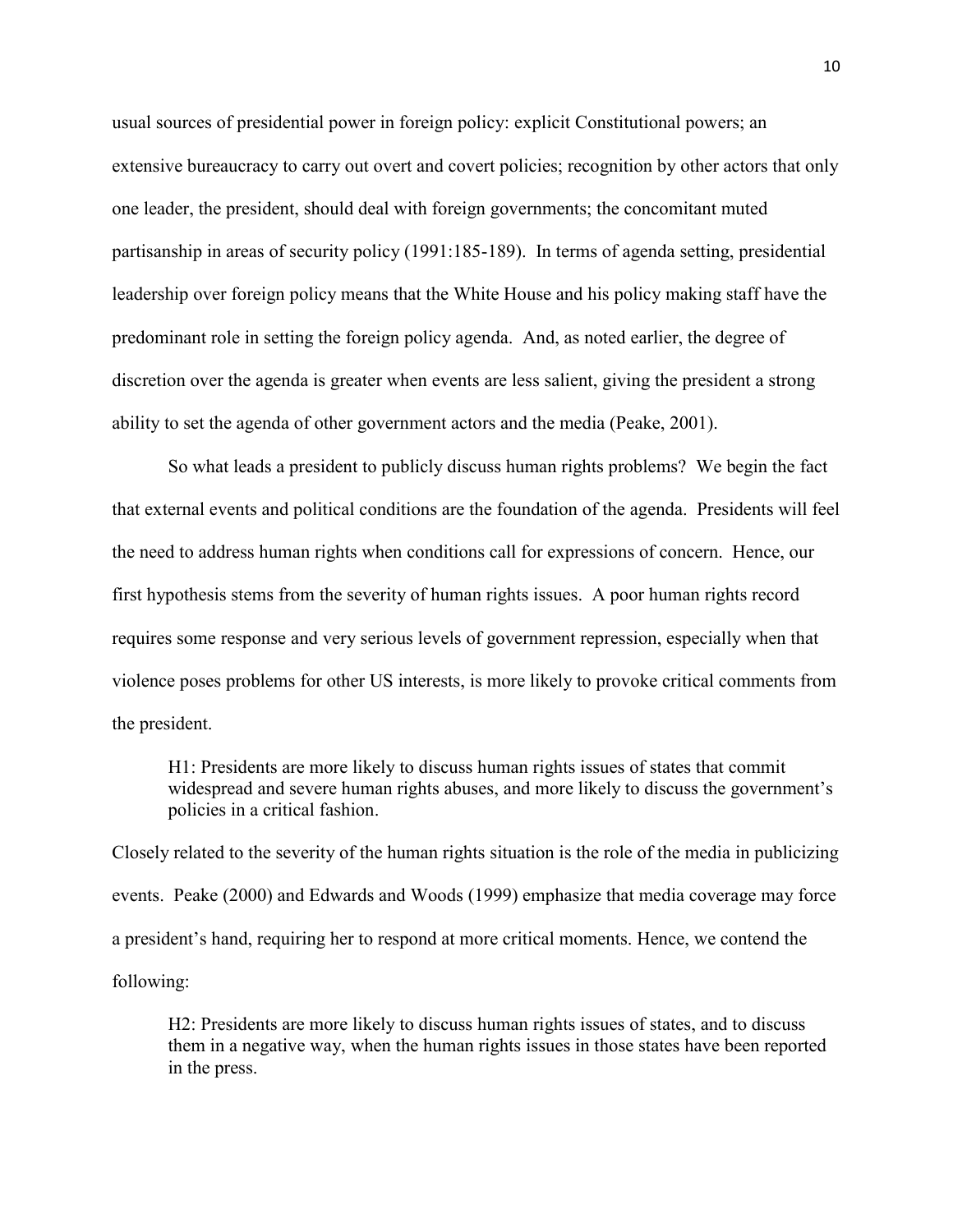Given that US consideration of human rights must account for US economic and security interests, we anticipate that higher levels of US military and economic engagement with a country will tend to depress public discussion of human rights. Studies of US allocation of foreign economic and military assistance have demonstrated that important security relationships depress the probability of sanctions or aid restrictions; Apodaca and Stohl, for example, found that human rights had no overall effect on U.S. military aid during the period of 1976 to 1995t (1999, 194-195). The evidence for the impact of economic relationships is mixed. Numerous accounts of US-Chinese policy during the 1990s showed that the pressure to ignore repression, and the rapid end to post- Tiananmen Square sanctions, were due to the desire to expand economic ties with China (Cooper & Li, 2006; Donnelly, 2012). On the other hand, the US Congress is more likely to consider human rights when the US trade relationship with a nation creates pressures on domestic industries (Cuttrone & Forham, 2010). But for US presidents, the balance of pressure is to play down human rights concerns when important economic relationships are also at issue. Thus, we offer the following two hypotheses related to avoiding or downplaying human rights problems.

H3: The greater the US security relationship with a country, (a) the less likely presidents are to discuss human rights issues, and, when discussed, (b) the less likely they are to discuss situations in a negative way.

H4: The greater the US economic relationship with a country, (a) the less likely presidents are to discuss human rights issues, and, when discussed, (b) the less likely they are to discuss situations in a negative way.

As our data cross both the pre and post 9/11 period, we have the opportunity to explore whether the attacks of September 11 led Bush and Obama to downplay human rights in public in order to confront security concerns more directly. In practice, human rights watchers and scholars have noted that the US tolerated human rights problems among strategic partners in the war on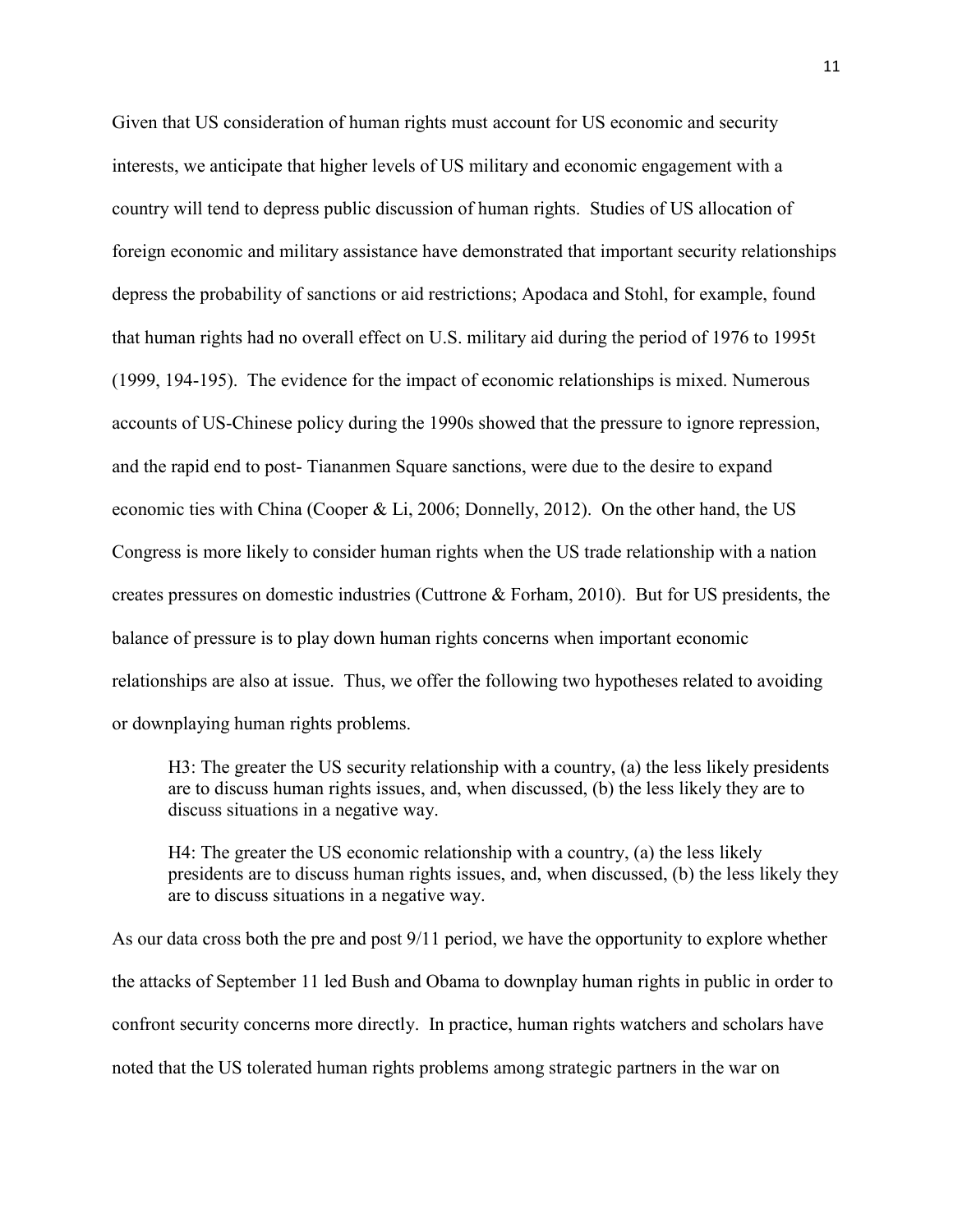terrorism (Carothers, 200; Mertus, 2007). Given the heightened importance of security concerns after 9/11, we hypothesize that:

H5: In the post 9/11 period, presidents will be significantly less likely to criticize human rights situations in countries where the US has a strong security relationship during the US war on terrorism.

## **Data & Method**

 $\overline{a}$ 

Presidential rhetorical attention to human rights was measured by conducting a contentanalysis of speeches available through *The Public Papers of the Presidents*. <sup>1</sup> The content analysis was carried out for a sample of all speeches given by Presidents Clinton, George W. Bush, and Obama from 1993 to 2014. By capturing speeches between 1993 and 2014, there were a substantial amount of speeches captured from both the post-Cold War era and post-9/11 era, two potentially distinct phases of U.S. foreign policy.

The sample was created using search terms designed to encompass all likely ways a president would speak about issues of human rights, with the goal of capturing as many speeches as possible which contained human rights rhetoric. These speeches include direct addresses to audience, press conferences, speeches overseas and official statements by the White House. Documents categorized as "letter", "message", "proclamation", and "executive order" were excluded since they do not constitute live or personal presidential rhetoric, i.e., words spoken in person by the president or released by the White House in the form of the statement. From press conferences, we included only those references to human rights raised in the president's opening remarks, not those from question and answer sessions in which presidential mentions of human rights would be prompted by reporters or others.

<sup>&</sup>lt;sup>1</sup> The Public Papers of the Presidents are held at the American Presidency Project

[<sup>\(</sup>http://www.presidency.ucsb.edu/\)](http://www.presidency.ucsb.edu/), which also provides the search index used to identify statements.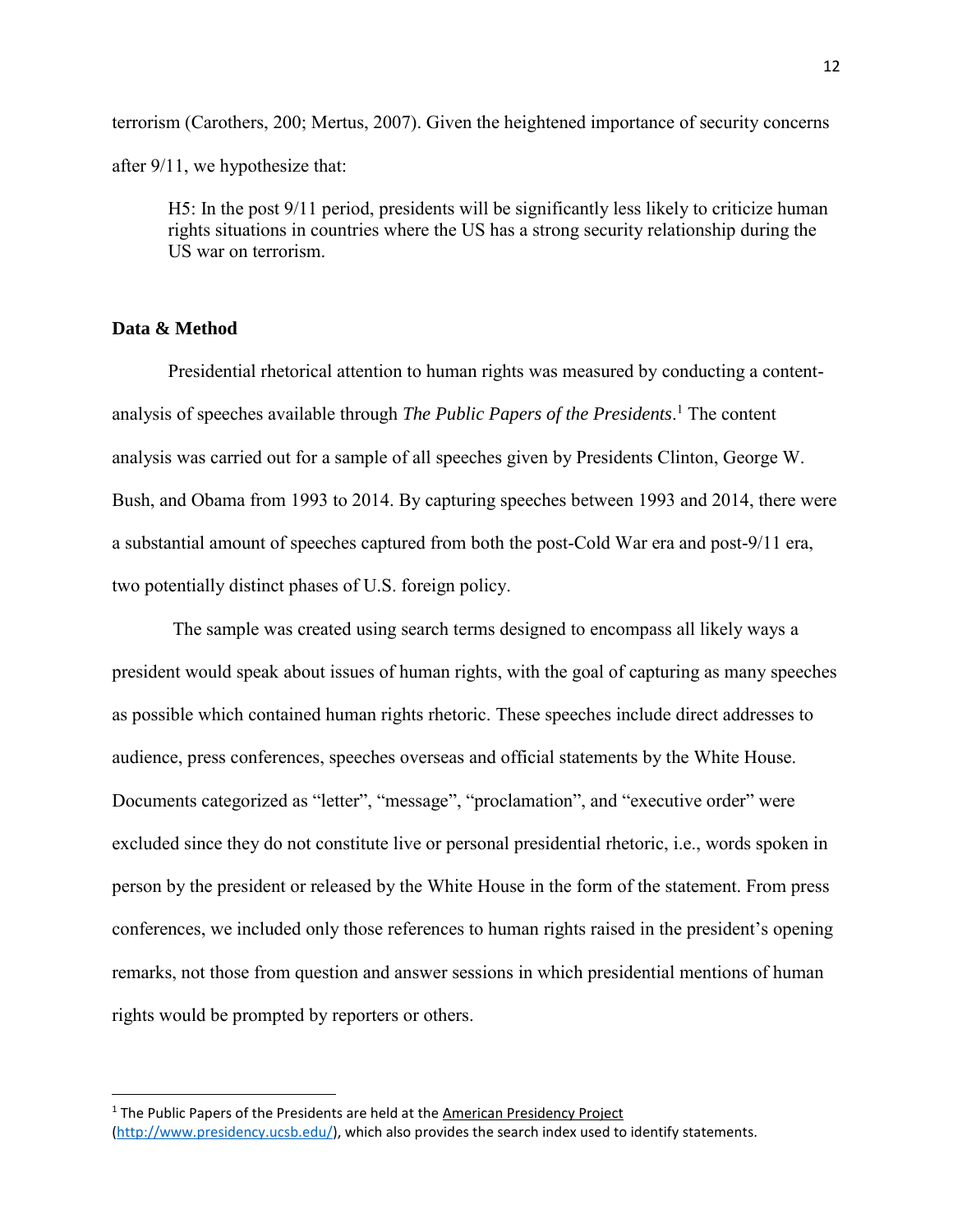We used the search terms "human rights", "democracy promotion", "religious freedom", "torture", "press freedom", "political freedom", "universal values", and "universal rights". Slight variations of these terms were used as well, such as "freedom of the press". Each speech that was found using these search terms was then read individually and coded. While this sample did not capture every single speech involving human rights from this time period, especially if the president did not use the terms used in our searches, it certainly captured the vast majority, enough to create a valid sample.

Beyond the dates and location for each public statement, we coded for following attributes: the type of speech given, the country(s) mentioned, the amount of the speech dedicated to human rights (coded as full, significant, or minor), the specific human right subject of speech, and the tone of the human rights mention (positive, negative, or neutral). <sup>2</sup> Together, these variables capture the key features of the speeches analyzed and create a picture of presidential human rights rhetoric, allowing for a test of our hypotheses. (See Appendix B for examples of the "tone" of human rights statements.)

*The Dependent Variables:* From this coding process, we created two categories of dependent variables. The first, employed in the part of the descriptive section that contrasts the presidents over time, uses the "speech" as the unit of analysis to create a general, longitudinal picture of presidential human rights attention that shows differences in both the overall amount of attention and the countries which received the most attention. The content analysis generated

 $\overline{\phantom{a}}$ 

<sup>&</sup>lt;sup>2</sup> Our coding of the speeches is not complete at this time. First, we need to integrate seven references human rights problems found in State-of-the Union addresses—2 on China, 2 on Iraq, 1 on Iran, 1 on Myanmar & 1 on the Arab Spring. Second, future research shall include a measure of lines to track the "amount" of rhetoric. Using lines to complement statements in the future should provide a more precise measure of presidential attention, as the length of a statement can vary greatly from just a sentence to several paragraphs..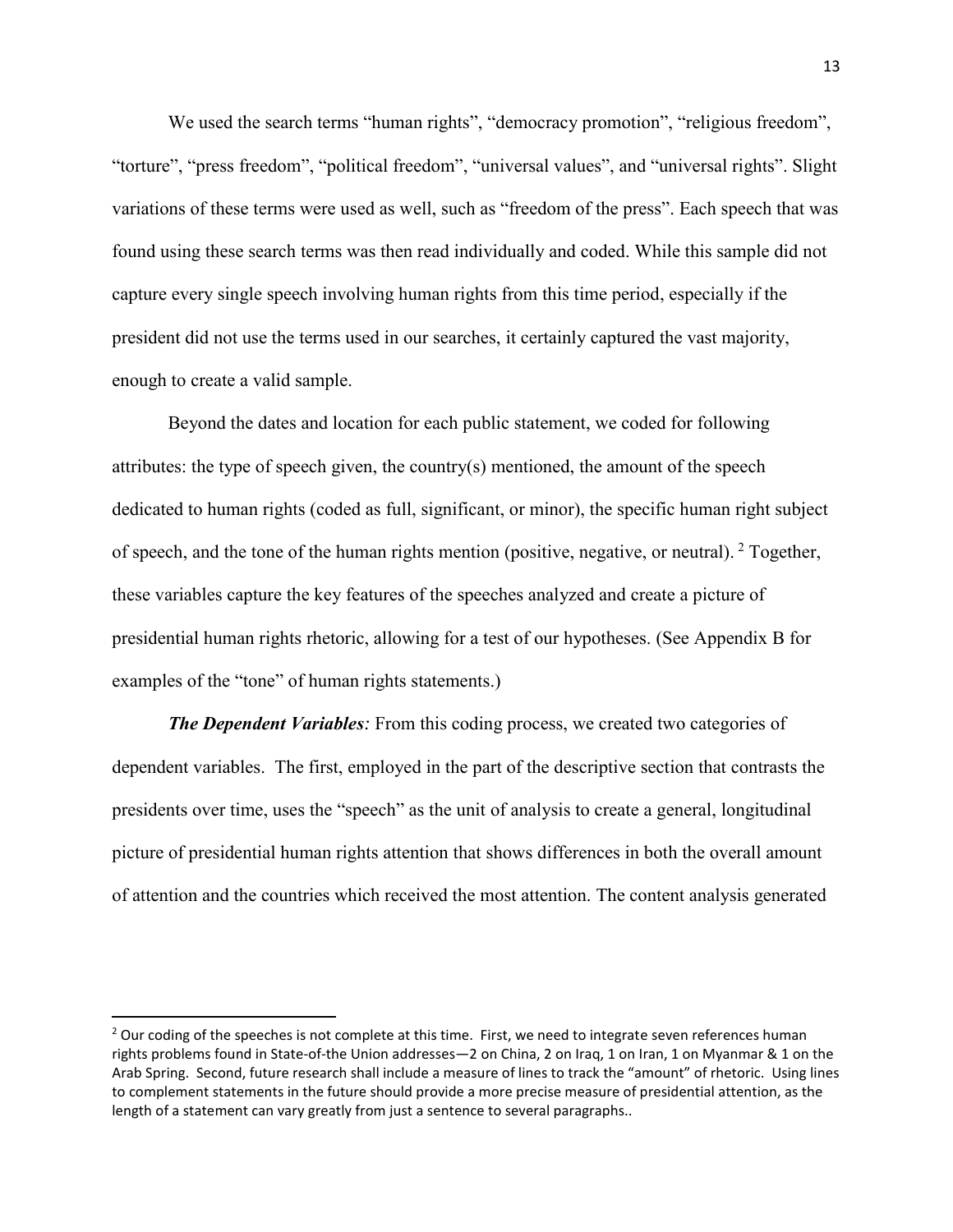767 speeches which contained any kind of human rights statement about a country, a region, the global picture or the objectives and principles US policy itself.<sup>3</sup>

The second category focuses upon statements made about foreign states and is used to create our panel-data. Specifically, we generated two versions of statements about country--a dichotomous (0/1) variable for logistic analysis, as well the total number of statements for each country-year for regression analysis. We also created the same two variables for "negative" coded statements to isolate those statements aimed to criticize and shame nation states. To be included in the panel data of all statements, a country must have been discussed on at five separate occasions during the time span, leaving us with 27 states across the time span  $(n=596)$ . For countries to be included in the "negative" statement version of the panel data, two instances of "negative" statements had to be made during the time frame—resulting in 18 states and 360 observations.

Importantly, China, Afghanistan and Iraq were not included in the two forms of panel data because they were significant outliers in the data. China and Iraq each received significantly more attention than any other country from 1993-2014, nearly double that of the third and fourth most discussed nations. In the case of China, the country faced its own annual legislative "process" on Permanent Normal Trade status in Congress that demanded some comments by presidents, while Iraq and Afghanistan each involved a large-scale presence of US military personnel during much of this time.<sup>4</sup>

 $\overline{\phantom{a}}$ 

<sup>&</sup>lt;sup>3</sup> U.S. presidents mentioned the human rights policy and record of the United States 203 times between 1993 and 2014. Of those mentions, only 37 were negative in tone. Compared to presidents' 601 mentions of foreign countries, their attention to America's own actions demonstrates a significant role of presidential human rights rhetoric is to explain and justify America's own actions on human rights.

<sup>4</sup> We excluded Afghanistan, despite the modest number of statements (8), as the country was an outlier in US military assistance due to US military commitments.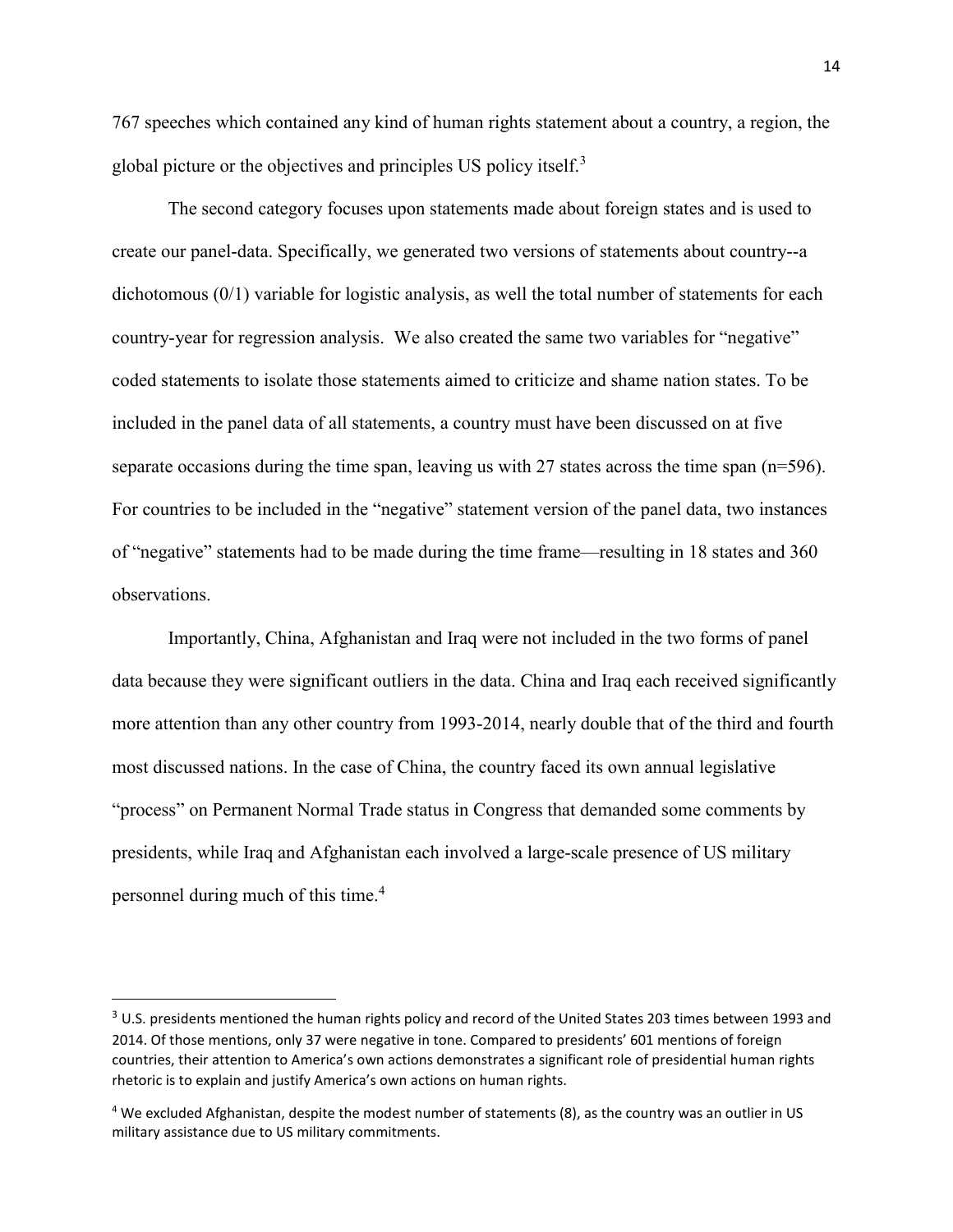*Independent Variables:* In order to explain fluctuations in the dependent variables within the panel datasets, several independent variables were constructed as well.

*Human Rights Abuses:* To measure the severity of human rights abuses, we use scores from The Political Terror Scales (PTS) of each country. PTS scores come from coding of annual reports by the State Department and Amnesty International, with scores ranging from 1 (no significant abuses) to 5 (widespread, systematic patterns of severe abuses) (see Gibney et al., 2015). In order to reduce any effect of bias from either report, the average of the two scores was taken as our measure of human rights abuses.<sup>5</sup>

*Media:* Media attention to a country's human rights was also coded for. A measure of media attention was created by conducting a content analysis of *New York Times* articles between 1993 and 2014. Using the *ProQuest Newspaper* database, all articles which mentioned the country of interest and "human rights" were read, and those which focused mainly on human rights issues in that country were recorded. Of course, presidential attention certainly has an influence on media coverage. So to have the correct temporal ordering between media coverage and statements, we count media articles of the subject country's human rights conditions for a period of six months before each mention in a year (and when statements were before July, we included articles from the previous year that fit the 6 month time frame). For years in which there were no mentions, the total number of related articles focused on the subject country was used as a measure of media attention.

*Economic Relationship:* Another potential influence on presidential speech about a foreign state is the economic relationship between that state and the United States. Economic ties to a country are a potential competing priority with human rights which could lead the president

 $\overline{a}$ 

<sup>&</sup>lt;sup>5</sup> Amnesty International did not release PTS scores in 2014, so PTS scores created by Human Rights Watch were used instead of Amnesty scores during that year.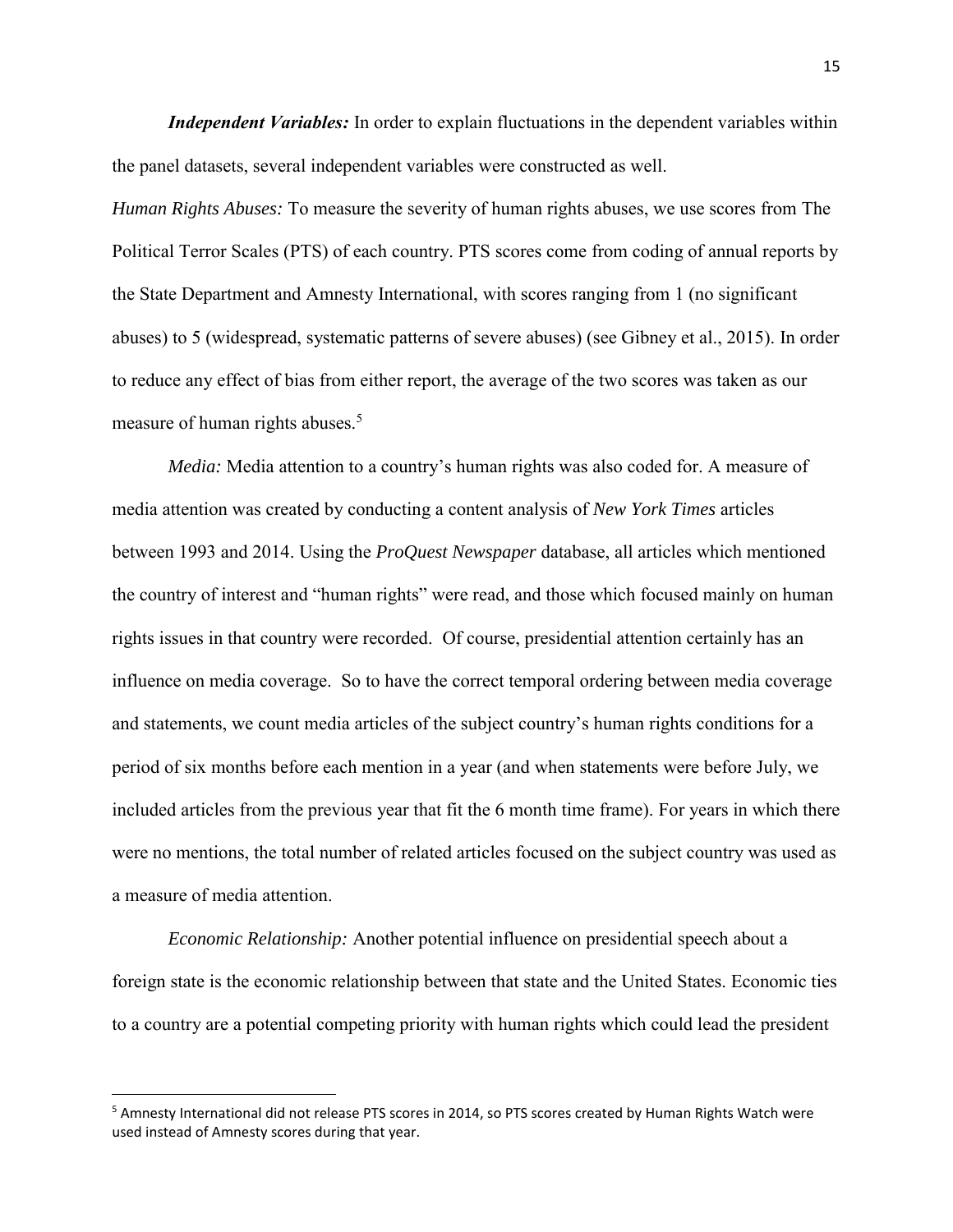to give attention to a country or avoid addressing its abuses. To measure the strength of the economic relationship, the value of the total dollar amount of the subject country's import and export relationship with the U.S. was taken, using data from U.S. Census Bureau.

*Military Assistance:* The amount of military assistance the United States gives each country was used as a measure of how important the recipient country is to national security priorities. The United States gives the largest amount of aid to countries that are important to its national security concerns, like Israel, Egypt, Turkey, etc. The yearly statistics for military assistance were collected using the Foreign Aid Explorer tool on the USAID website. (As mentioned above, we excluded the largest recipients of aid, Iraq and Afghanistan, due to US involvement in their wars.)

Summary statistics for all of the variables can be found in Appendix A.

*Method: Descriptive Statistics & Panel Data:* After a presentation of presidential speeches over time, we test our five hypotheses by first examining bivariate relationships and then turn to pooled, cross-sectional time series analysis of the two sets of panel-data for our multivariate analysis. In each of the panels, we first use logistic regression for measure the impact on the dichotomous dependent variable of "any statement" or "any negative statement." To test for the number of statements and the number of "negative" statements directed at a country in a given year, we employ tobit regression analysis. Tobit regression is appropriate for when the data is censored on the upper or lower bounds. As our data has a large number of "0" statements for countries in each year (72.4% for the "all" statement panel and 77% in the negative statement panel), our data is heavily censored at the lower level.<sup>6</sup> Finally, to explore

l

<sup>&</sup>lt;sup>6</sup> Zero-inflated negative binomial regression (ZINB) is an alternative technique for data with high levels of 0 values; analysis using ZINB produced results which were largely identical.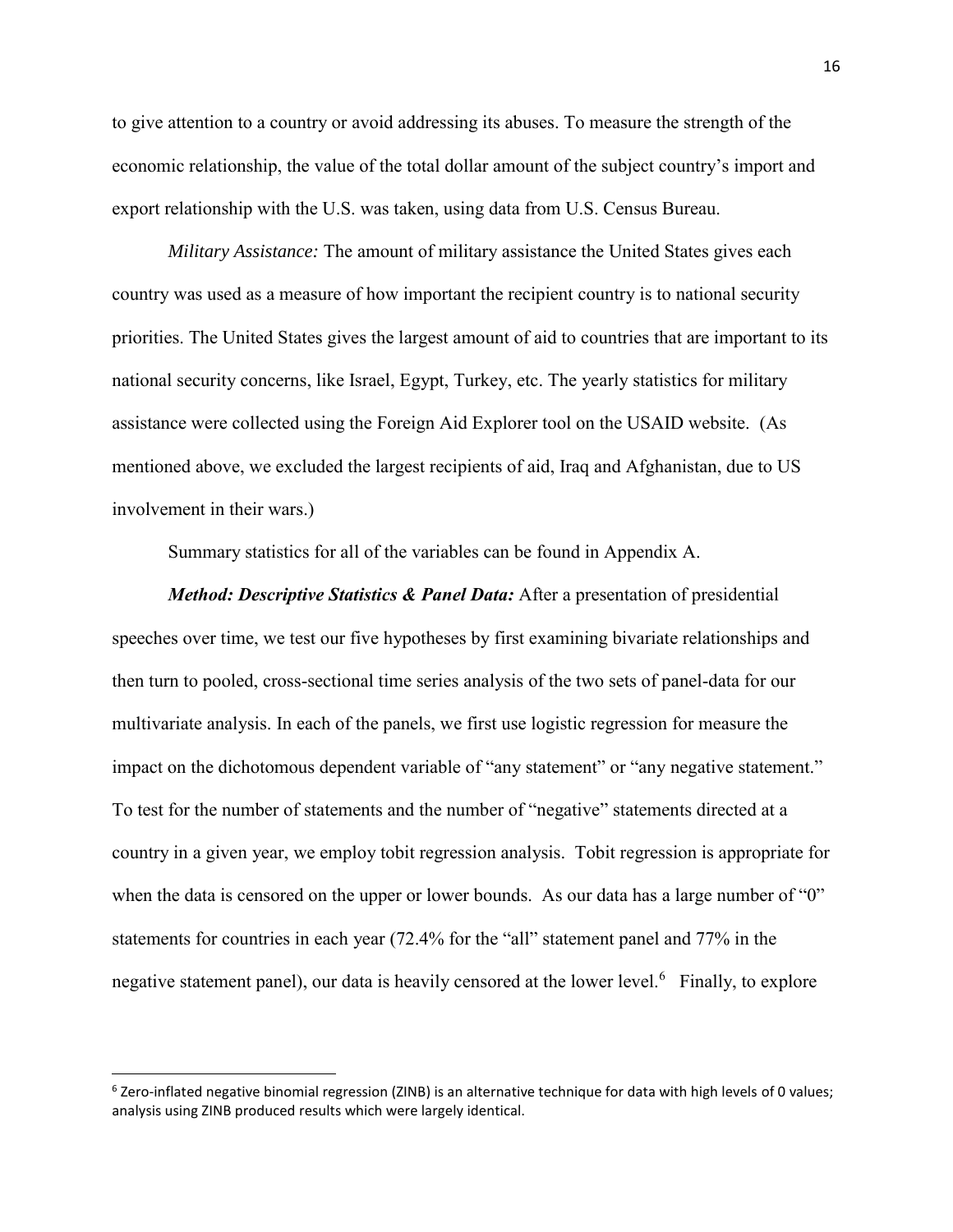the post 9/11 period, we rerun the models for negative statements using only observations from 2002 to 2013.<sup>7</sup>

### **Results**

 $\overline{a}$ 

*Presidents Over Time:* We begin our analysis by looking at the attention to human rights across the three presidents under consideration. Figure 1 (below) shows the number of speeches, public remarks or public statements given in each year which specifically discussed a human rights situation or US human rights goals and policy. Thus it captures the number of instances the president thought it was necessary to bring up human rights issues that pertain to a particular country, multiple countries, a region or the global situation, or which focus on elements of US human rights policy. As the figure demonstrates, the level of human rights statements by Clinton, W. Bush and Obama varies a good deal from year to year and that 1<sup>st</sup> term of Clinton administration displayed a marked difference in the number of human rights statements. Each bar also shows percent of the presidential remarks that were coded as positive, neutral or negative, and, as we discuss below, President Clinton's statements were distinctly less negative in his first few years.<sup>8</sup>

When presidents speak about human rights in a public speech or set of remarks, the focus of the speech often does not center upon human rights. Table 1 shows that when presidents address human rights concerns, it is usually in the form a short statement or comment, as few as 1-5 lines, rather than an extensive address. We coded a statement as "brief" if the discussion comprised less than one-quarter of a given speech or remarks, and over 80% could be labeled as

<sup>&</sup>lt;sup>7</sup> Because US military assistance data to most countries was not available for 2014, we drop the Year 2014 from our bivariate and multivariate analyses.

<sup>&</sup>lt;sup>8</sup> We coded only the human rights related remarks and did not code other parts of the speech may have included a series of other remarks about countries or US foreign policy.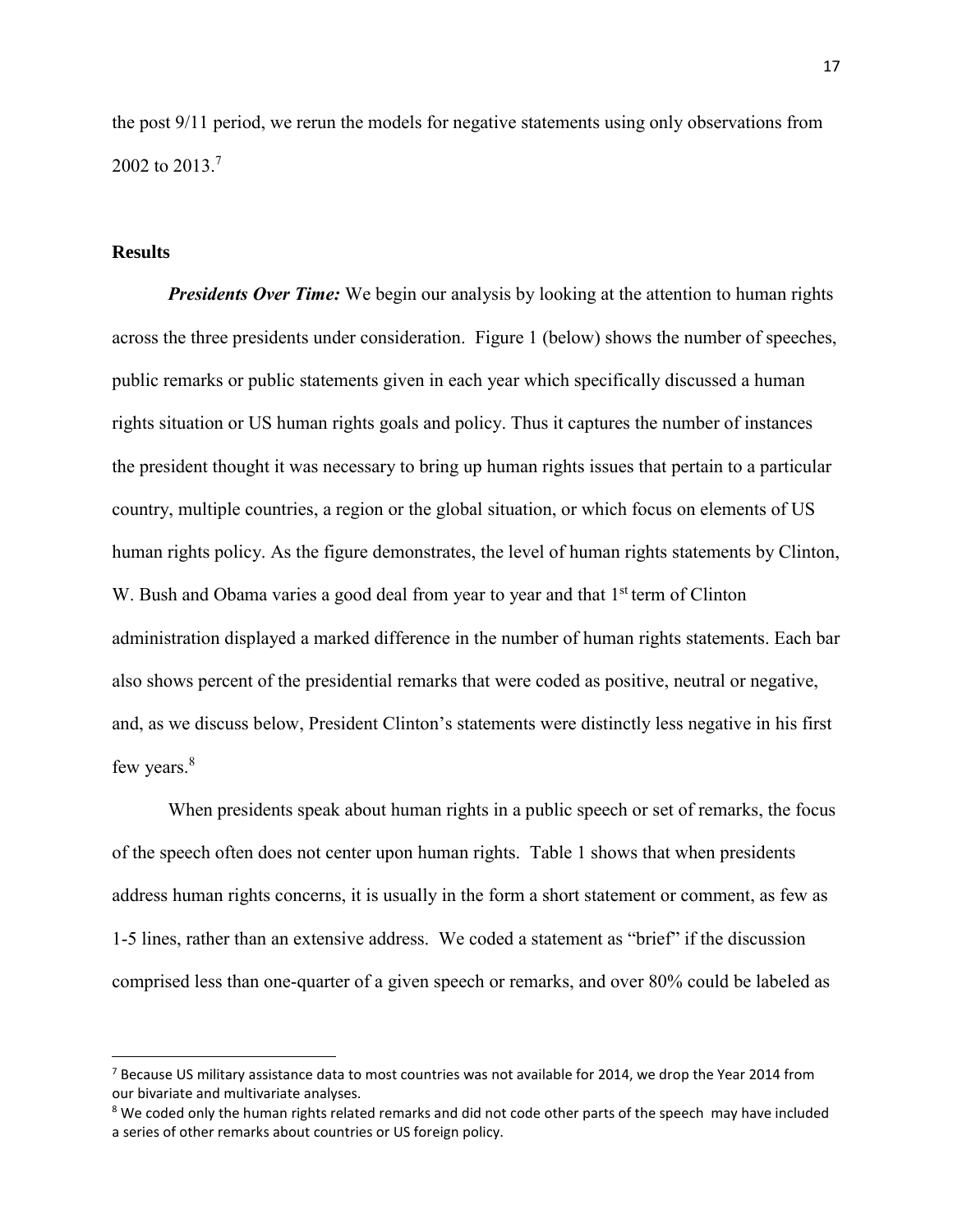"brief". However, in almost 20% of the speeches raising human rights, presidents devoted either a significant portion or the full address to human rights. In sum, while presidents only occasionally devoted all or most of their remarks to human rights issues and themes, there were several notable occasions—such as President Obama's speech on democracy and rights in Cairo, Egypt-- where human rights can be classified as quite substantial rhetorical efforts.



| Table 1: Amount of Attention to Human Rights, by Speech/Remarks |           |       |  |  |  |  |  |
|-----------------------------------------------------------------|-----------|-------|--|--|--|--|--|
| # of Speeches<br>% of Speeches<br><b>Amount Category</b>        |           |       |  |  |  |  |  |
| Full (about 34 to all of speech)                                | 55        | 7.2%  |  |  |  |  |  |
| Significant (about $\frac{1}{4}$ to $\frac{1}{2}$ )             | 94        | 12.3% |  |  |  |  |  |
| Brief (less than $\frac{1}{4}$ )                                | 618       | 80.6% |  |  |  |  |  |
| Totals                                                          | $N = 767$ | 100%  |  |  |  |  |  |

Table 2 presents further details on the frequency and "tone" of human rights statements of particular presidents and more clearly shows that recent presidents, not surprisingly, demonstrated a mix of positive, negative and neutral statements. Approximately 47% of all presidential statements were found to be negative and some 24% positive (i.e., suggesting that a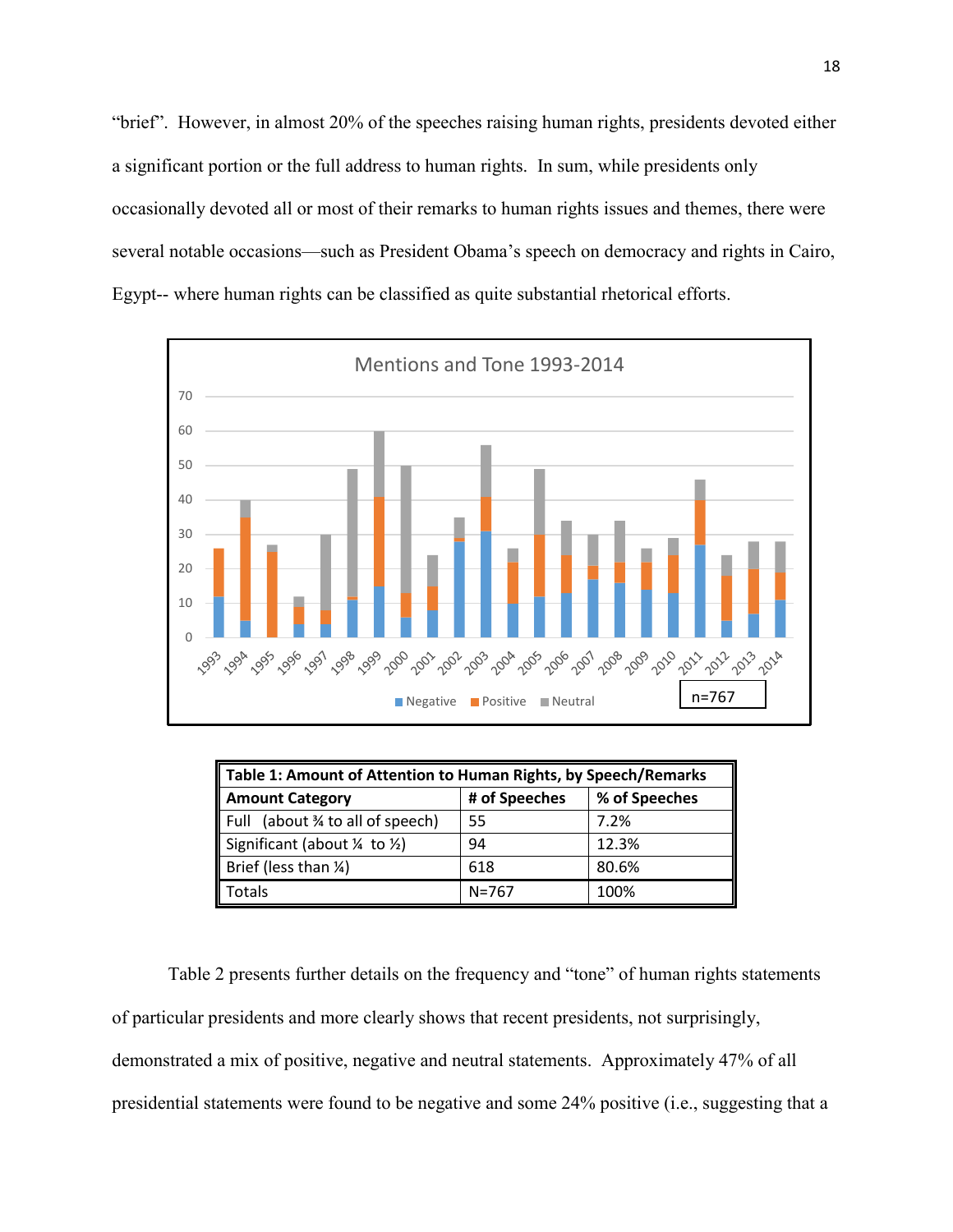country's actions or its human rights situation was good or improving). Though this may appear to be highly critical, other actors like the US Congress or human rights NGOs tend to be far more consistently critical of human rights situations as both have less reason to couch their concerns in neutral or even complementary language.<sup>9</sup>

|                                  | Table 2: Human Rights Statements by Presidential Administration |            |            |           |            |  |  |  |
|----------------------------------|-----------------------------------------------------------------|------------|------------|-----------|------------|--|--|--|
| <b>President/Term</b>            | # Statements                                                    | % Positive | % Negative | % Neutral | % of Total |  |  |  |
| Clinton, 1st                     | 74                                                              | 10.2%      | 25.6%      | 60.2%     | 11.5%      |  |  |  |
| Clinton, 2 <sup>nd</sup>         | 125                                                             | 55.5%      | 31.3%      | 13.2%     | 20.0%      |  |  |  |
| Bush, 1st                        | 119                                                             | 18.5%      | 58.0%      | 24.5%     | 19.8%      |  |  |  |
| Bush, 2nd                        | 129                                                             | 24.8%      | 55.0%      | 20.2%     | 21.5%      |  |  |  |
| Obama, 1st                       | 110                                                             | 32.7%      | 60.0%      | 6.3%      | 18.3%      |  |  |  |
| Obama, 2 <sup>nd</sup> (2013-14) | 54                                                              | 38.9%      | 44.4%      | 16.7%     | 9.0%       |  |  |  |
| All Presidents                   | $N = 601$                                                       | 24.1%      | 46.8%      | 29.1%     | 100%       |  |  |  |

From Table 2, we can also get a preliminary "test" of our fifth hypothesis about a change towards a greater emphasis on security during the 9/11 period by looking at the number and the percent of positive and negative mentions by each term of an administration. The Clinton administration discussed human rights far less frequently during his first term (74 times compared to 125 times in his second term), made less negative statements than later presidents (only 26% and 31%) and spoke in positive terms the majority of in his  $2<sup>nd</sup>$  term (frequently invoking progress in China and elsewhere an). The pattern fits the reality that the 1993-2000 period saw a wave of democratization across Latin American and Easter Europe, as well as high optimism about economic opportunities in Asia. After 9/11, both Bush and Obama were more likely to be critical in their human rights comments than positive. However, the level of negative

 $\overline{\phantom{a}}$ 

<sup>&</sup>lt;sup>9</sup> One of the basic pillars of NGOs is publicize human rights problems and inappropriate government policies (Haffner Burton & Peske, 2012). Though Congress may be unwilling to criticize a few select states like Israel, earlier research by one of the authors demonstrated that over 60% of congressional hearings from 1970 to 2008 were critical of US policies and foreign governments and sought to publicize particular human rights issues (Rose, 2011).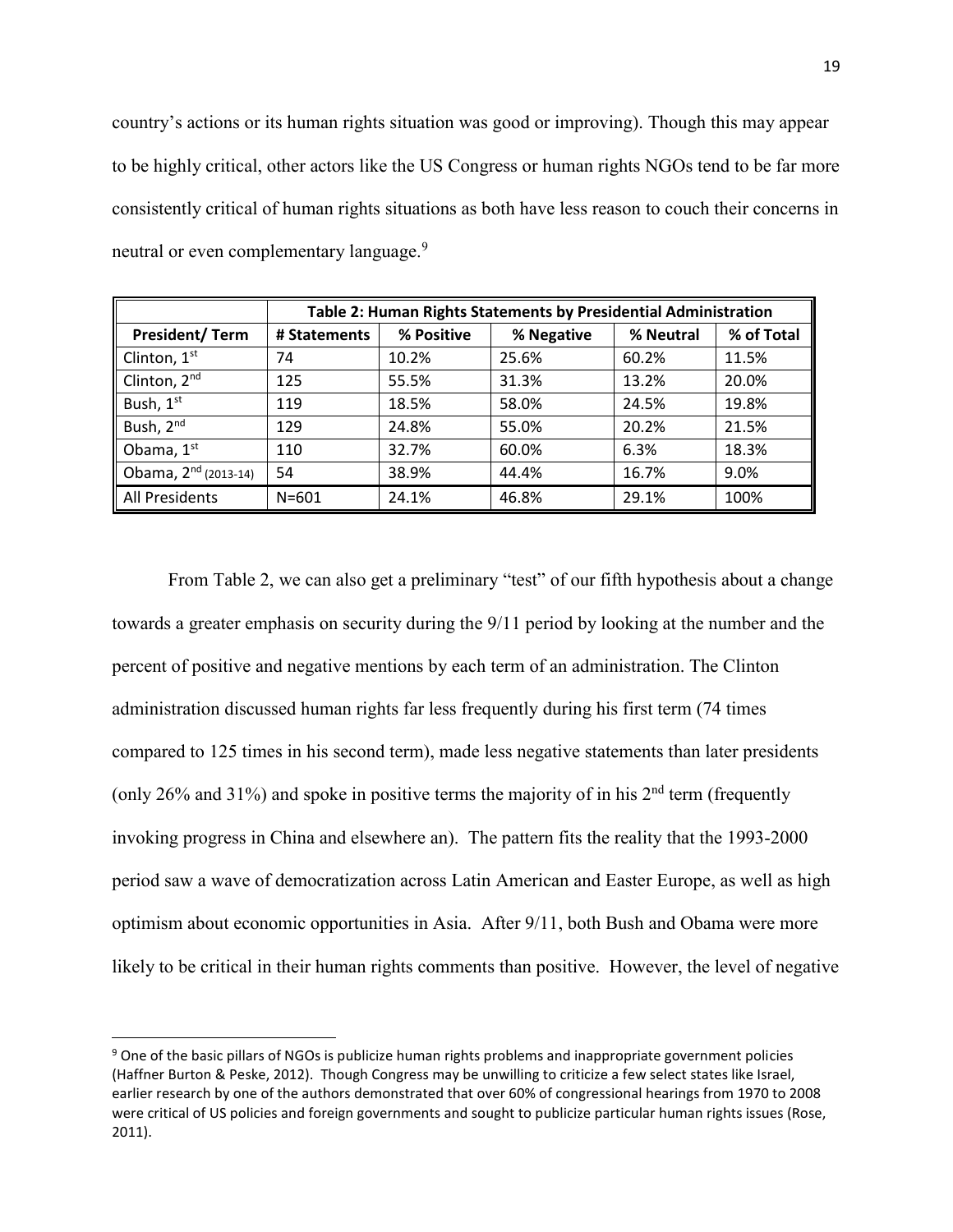attention reflects, primarily, criticisms of countries considered hostile to the US (Iran, Syria, Sudan and North Korea, collectively 96% negative), while the level of negativity towards China decreased as its economic importance grew (at least until 2010). Moreover, there were very few mentions of human rights issues, and hardly a negative word, concerning traditional allies of the US like Egypt (only 3 up to 2011, though 8 after the 2012 revolution), Turkey (3, all neutral), Saudi Arabia (3, all positive), Israel (1, neutral) and Pakistan (0).

 To see which nations were the principal focus of these presidents, we listed the ten most discussed countries in Table 3 (below). First, it is clear that two nations stand out in the speeches of presidents: China and Iraq. Combined they accounted for 30% of all human rights statement made, but while China was mentioned in 20 out of the 22 years studied, all but one statement (79 out of 80) about Iraq occurred during the Bush Administration. (An interesting difference between President Obama and his two predecessors, is that he did not focus on a single country, while China and Iraq were, respectively, 33% of the human rights statements by Presidents Clinton and Bush.)

Second, we again see a difference between nations where the US has economic and security interests involved. China, Vietnam, and to a lesser extent, Russia are countries that the US tried to improve, or at least maintain, relations with through most years under study, and our coding shows that 30% or less of the statements about those states were negative.<sup>10</sup> In contrast, presidents spoke far more critically about human rights problems in nations of Iran, Iraq (2002- 2003), Cuba, Syria and Sudan that posed challenges to the US. Last, we note that, at this point, the level of human rights violations (average PTS score over the time frame) does not seem to

 $\overline{a}$ 

<sup>&</sup>lt;sup>10</sup> We note that 59% of their total mentions toward China were neutral, which was only comparable to the 58% of neutral mentions Russia received. The number of statements reflected an effort to bring up human rights problems, but presidents were largely reluctant to directly attack China or Russia over its human rights problems. As both countries are influential, and it's reasonable to assume presidents will opt for remarks that are neutral.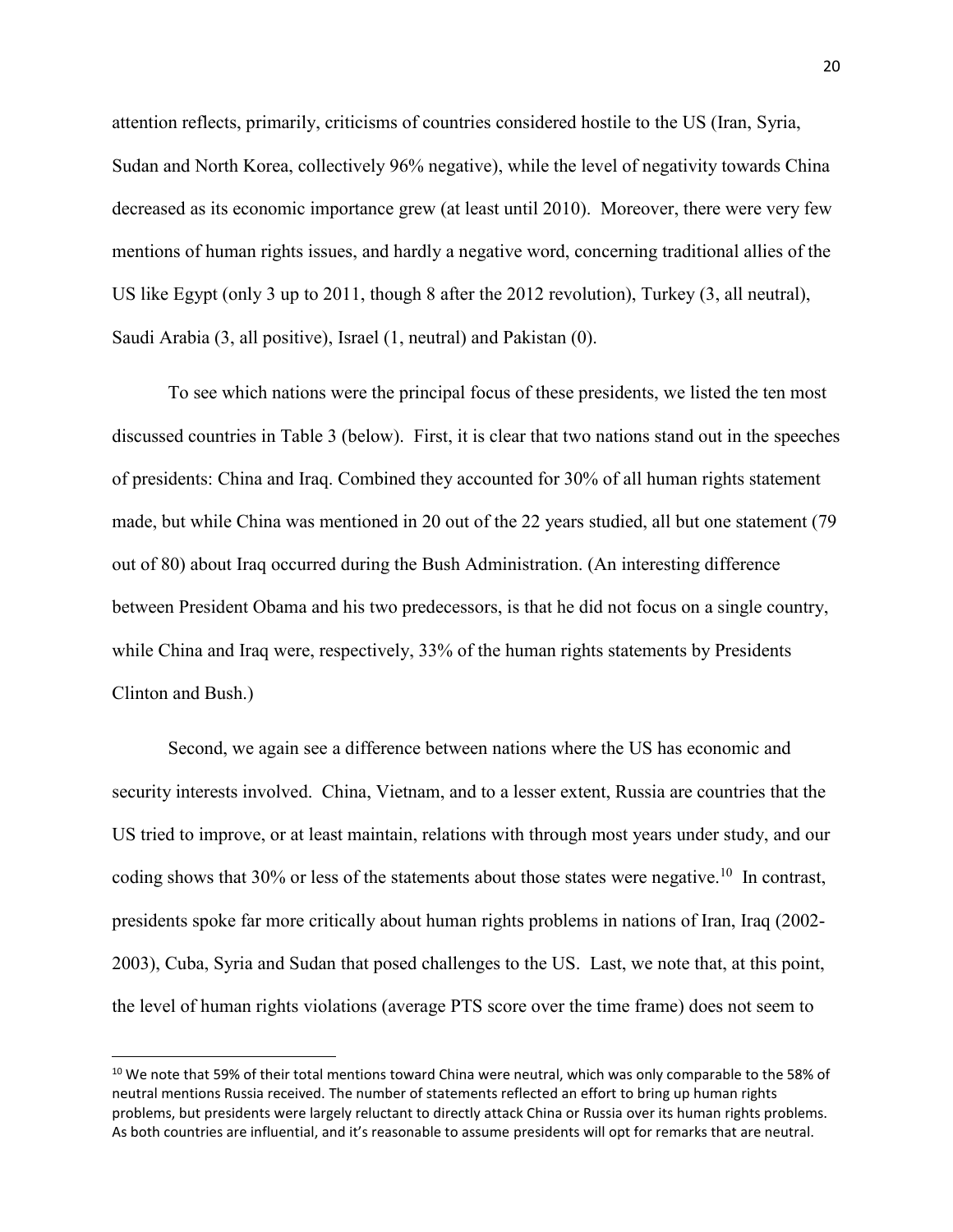explain why these states made the "top ten." Vietnam and Cuba have only moderately poor human rights problems (average score below 3), while Colombia, which had the highest percent of positive statements, committed very high levels of violations in the context of their civil and anti-narcotic wars.

| <b>Table 3: Ten Frequently Mentioned Countries</b> |                                                                                                               |            |            |              |                  |                 |  |  |
|----------------------------------------------------|---------------------------------------------------------------------------------------------------------------|------------|------------|--------------|------------------|-----------------|--|--|
| Country                                            | # of                                                                                                          | % Negative | % Positive | Avg PTS      | Years            | % of Total      |  |  |
|                                                    | <b>Statements</b>                                                                                             | Tone       | Tone       | <b>Score</b> | <b>Mentioned</b> | <b>Mentions</b> |  |  |
| China^                                             | 99                                                                                                            | 30%        | 11%        | 3.89         | 20               | 16.5%           |  |  |
| Iraq^^                                             | 80                                                                                                            | 51%        | 26%        | 4.82         | 8                | 13.3%           |  |  |
| Myanmar                                            | 44                                                                                                            | 70%        | 20%        | 4.34         | 18               | 7.3%            |  |  |
| Cuba                                               | 41                                                                                                            | 73%        | 11%        | 2.93         | 17               | 6.8%            |  |  |
| Iran                                               | 25                                                                                                            | 100%       | 0%         | 3.72         | 10               | 4.2%            |  |  |
| Syria                                              | 24                                                                                                            | 100%       | 0%         | 3.59         | 8                | 4.0%            |  |  |
| Sudan                                              | 19                                                                                                            | 95%        | 0%         | 4.86         | 9                | 3.2%            |  |  |
| Russia                                             | 19                                                                                                            | 16%        | 26%        | 3.98         | 14               | 3.2%            |  |  |
| Colombia                                           | 15                                                                                                            | 7%         | 47%        | 4.59         | 9                | 2.5%            |  |  |
| Vietnam                                            | 15                                                                                                            | 20%        | 40%        | 2.55         | 8                | 2.5%            |  |  |
|                                                    | ^Obama has been consistently critical of China (92%). ^^Only one statement about Iraq prior to 2002; Bush was |            |            |              |                  |                 |  |  |

*critical of Iraq in all 16 public statements in 2002; 65% negative in 2003 & negative only 1 time from 2004-2008. (Obama has not discussed Iraqi government's human rights situation or policy)*

*Multivariate Analysis: Security, Economic, Violations & Media:* We turn now to our panel data to understand what factors lead presidents to make human rights statements about other countries. (We note again that in the multivariate analysis, the unit of analysis has shifted away from the "speech" to "country-year".) A look at the bivariate correlations among the variables in Table 4 provide initial, if tentative, support to our hypotheses about human rights severity, media coverage, economic relationship and security assistance. The level of abuses and media coverage are significantly correlated with more Statements and Negative statements, while Exports-Imports and Military Assistance show significant negative associations. Finally, the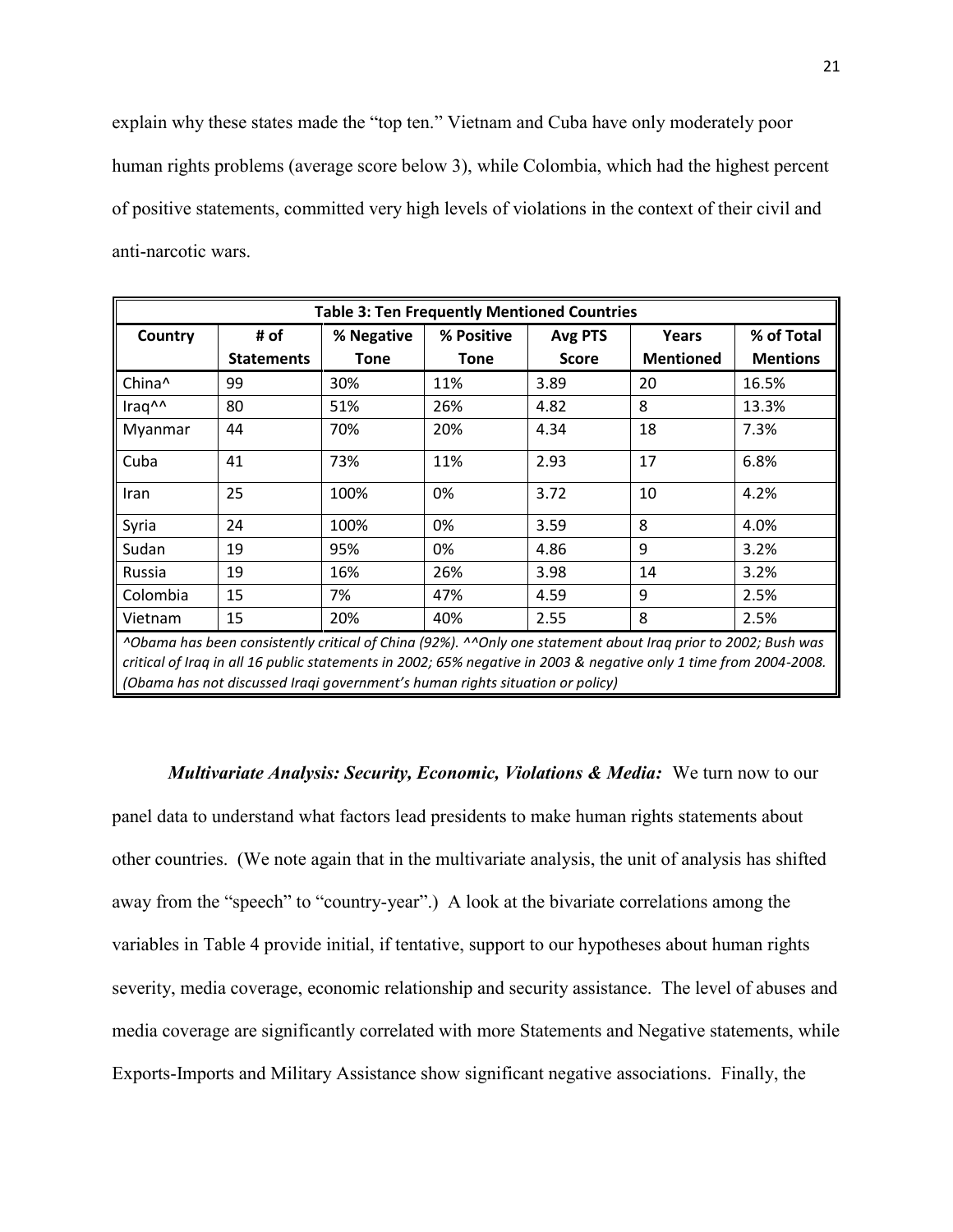level of trade is associate positive presidential rhetoric, while military assistance has no impact on positive statements.

| Table 4: Correlations of Statement Type & Independent Variables (27 Countries, 1993-2014) |                   |                 |                |                 |                  |           |                 |              |
|-------------------------------------------------------------------------------------------|-------------------|-----------------|----------------|-----------------|------------------|-----------|-----------------|--------------|
| Note: $* p < .05$ or less                                                                 | <b>Statements</b> | <b>Negative</b> | <b>Neutral</b> | <b>Positive</b> | <b>HR Abuses</b> | Media     | <b>Military</b> | <b>Trade</b> |
| All Statements                                                                            | 1                 |                 |                |                 |                  |           |                 |              |
| <b>Negative Statements</b>                                                                | $0.7938*$         | 1               |                |                 |                  |           |                 |              |
| <b>Neutral Statements</b>                                                                 | $0.4605*$         | $0.1057*$       | $\mathbf{1}$   |                 |                  |           |                 |              |
| <b>Positive Statements</b>                                                                | $0.4471*$         | $-0.0463$       | 0.0484         | 1               |                  |           |                 |              |
| Human Rights Abuses                                                                       | $0.2509*$         | $0.2451*$       | 0.0671         | $0.0876*$       | 1                |           |                 |              |
| Media (t-6mos)                                                                            | $0.3863*$         | $0.4676*$       | 0.0585         | 0.0054          | $0.2826*$        | 1         |                 |              |
| <b>Military Assistance</b>                                                                | $-0.1309*$        | $-0.2051*$      | 0.0569         | 0.0319          | $-0.0985*$       | $-0.0287$ | 1               |              |
| Trade                                                                                     | $-0.1114*$        | $-0.1871*$      | $-0.009$       | $0.0825*$       | $-0.0257$        | 0.0266    | $0.5812*$       |              |

To explore whether these relationships remain significant under multivariate analyses, we conducted logit and tobit analysis on two versions panel data. Tables 5 through 7 capture the relative influence of security assistance, level of trade relationship, human rights violations and media coverage on two forms of the dependent variable--the dichotomous variable for presidents making any statement about a country in a given year, and a continuous measure of the number of times president made remarks about country in a given year.

In Table 5 (below), the overall models for both the "threshold" of any human rights statement and for the number of statements per year are statistically significant and explain a modest amount of the total variation in presidential statements about other nations.<sup>11</sup> And in both models hypotheses 1 is supported. Higher levels of human rights abuses are associated with being mentioned ( $p<.05$ ) and the number of statements ( $p<.01$ ). Hypothesis 2, on the role of

 $\overline{\phantom{a}}$ 

<sup>&</sup>lt;sup>11</sup> For the logit model in Table 4, the pseudo R2 is difficult to interpret. However, using Stata's fitstat command, we can interpret the adjusted count R2 as showing that model improves the correct classification of cases, over merely selecting the modal value of 0, by 31%. The same statistic is provided in Tables 5 & 6.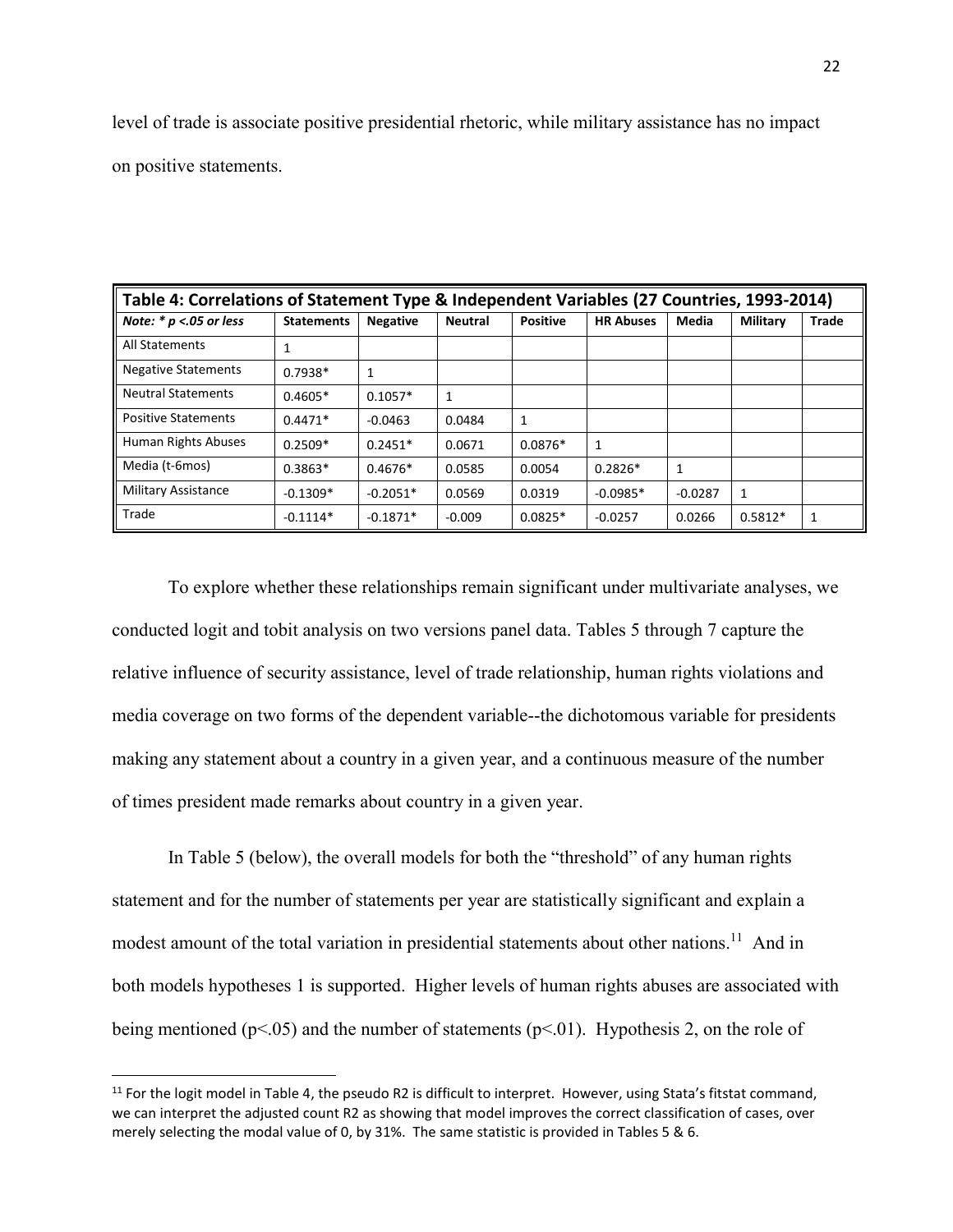media attention, is partially supported. Media coverage in the months prior to presidential statements is strongly associated with the number of statements  $(p<.001)$ , but not with whether a president mentions a country. However, neither hypothesis 3 nor 4, which predicted that stronger military and economic relationships would discourage presidential attention, was supported. The variables for total exports and imports and for the level of military assistance do not diminish the chances of attention (and in fact, the coefficient for military assistance points in the opposite direction).

| <b>Table 5:</b> Logit & Tobit Models: Human Rights Statements (1993-2013)                                                    |                             |        |                                    |                    |  |  |
|------------------------------------------------------------------------------------------------------------------------------|-----------------------------|--------|------------------------------------|--------------------|--|--|
|                                                                                                                              | <b>Logit: Any Statement</b> |        | <b>Tobit: Number of Statements</b> |                    |  |  |
|                                                                                                                              | /Year                       |        | /Year                              |                    |  |  |
| <b>Independent Variables</b>                                                                                                 | S.E.<br>Coef.               |        | Coef.                              | S.E.               |  |  |
|                                                                                                                              |                             |        |                                    |                    |  |  |
| Human Rights Abuses (avg score)                                                                                              | $.256*$<br>.607             |        | 1.120                              | $.406**$           |  |  |
| Military Assistance (log)                                                                                                    | .005<br>.050                |        | .091                               | .088               |  |  |
| $Imports/Exports$ (log, t-1yr)                                                                                               | $-.232$                     | .162   | $-.200$                            | .163               |  |  |
| Media (6 mons prior)                                                                                                         | .030                        | .028   | .083                               | $.021***$          |  |  |
| Constant                                                                                                                     | $-2.002$                    | (1.45) |                                    | $-6.281(1.30)$ *** |  |  |
| N                                                                                                                            | 562                         |        |                                    | 551                |  |  |
| Pseudo $R^2$                                                                                                                 | .246                        |        |                                    | .155               |  |  |
| Adjusted Count $R^2$ (Any Statement)                                                                                         | .309                        |        |                                    |                    |  |  |
| Log pseudolikelihood                                                                                                         | $-250.927$                  |        |                                    | -497.665           |  |  |
| LR Chi Square $(d.f.)$                                                                                                       | $169.43(23)$ ***            |        | $194.01^{\circ} (51)$ ***          |                    |  |  |
| $* p < .05, ** p < .01, ** p < .001, + p < .10$ (trend); Year 2014 not included due to unavailability of military assistance |                             |        |                                    |                    |  |  |
| data. Robust standard errors. Fixed effects models, for year & country. Panel Data for 28 nations. ^ for model without       |                             |        |                                    |                    |  |  |
| robust errors & cluster tests for country.                                                                                   |                             |        |                                    |                    |  |  |

Given that our dependent variable includes positive, neutral and negative public comments, it may be that weakness of the trade and military assistance variables in both models reflect the mixed messages being sent. It is appropriate to consider only "negative" statements by presidents, as such remarks, in theory, reflect more of an effort by the US to "shame" and not just the "name" the offending country. So, the models in Table 6 restrict the two dependent variables to just negative statements. Since the three presidents never directed any negative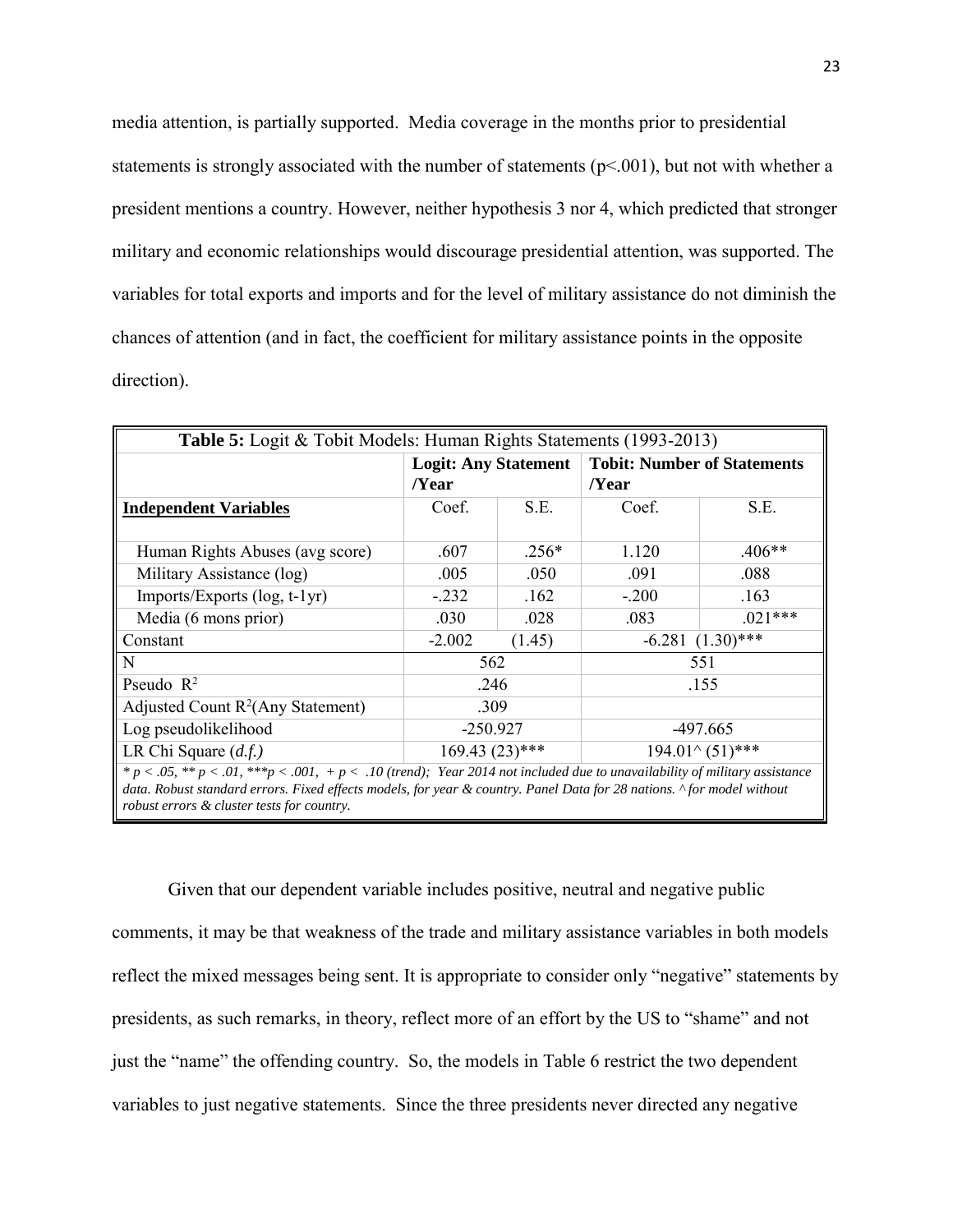remarks to ten countries that were in the previous panel of data, those countries have been removed along with any observations for 1994 (in which Clinton made no public negative comments). This omissions reduce our sample size considerably (n=367).

The logit and tobit models for negative statements, again, are significant and do explain a higher amount of the variation in presidential statements than before (with a pseudo  $R^2$  of .36 and .26). As in the larger panel analysis, the results again support hypothesis 1 and 2. Media coverage remains highly significant  $(p< .001)$  for the number of statements made and is positively associated ( $p$ <.10) with making any statement. And the influence of average human rights scores remains significant in both models ( $p<10$  or  $p<01$ ). But contrary to our expectations, the size of a country's trade and military assistance relationship does not lead presidents to avoid negative statements; hypothesis 3 and hypothesis 4 remain unsupported.

| Table 6: Logit & Tobit Models: Negative Human Rights Statements (1993-2013)                                                                                                                                                     |                                                             |              |         |                         |  |  |
|---------------------------------------------------------------------------------------------------------------------------------------------------------------------------------------------------------------------------------|-------------------------------------------------------------|--------------|---------|-------------------------|--|--|
|                                                                                                                                                                                                                                 | <b>Logit: Any</b>                                           |              |         | <b>Tobit: Number of</b> |  |  |
|                                                                                                                                                                                                                                 | Statement/Year<br><b>Statements/Year</b>                    |              |         |                         |  |  |
| <b>Independent Variables</b>                                                                                                                                                                                                    | S.E.<br>Coef.                                               |              | Coef.   | S.E.                    |  |  |
| Human Rights Abuses (avg score)                                                                                                                                                                                                 | 0.770                                                       | $.398+$      | 1.62    | $.547**$                |  |  |
| Military Assistance (log)                                                                                                                                                                                                       | 0.038                                                       | .078         | .181    | .102                    |  |  |
| Imports/Exports (log, t-1yr)                                                                                                                                                                                                    | $-0.167$                                                    | .172         | $-.191$ | .173                    |  |  |
| Media (6 mons prior)                                                                                                                                                                                                            | .082                                                        | $.046+$      | .077    | $.024***$               |  |  |
| Constant                                                                                                                                                                                                                        | $-3.780$                                                    | $(.810)$ *** |         | $-6.281(1.30)$ ***      |  |  |
| N                                                                                                                                                                                                                               | 347                                                         |              |         | 347                     |  |  |
| Pseudo $\mathbb{R}^2$ (Any Statement)                                                                                                                                                                                           | .363                                                        |              |         | .262                    |  |  |
| Adjusted Count (Any Statement)                                                                                                                                                                                                  | .418                                                        |              |         |                         |  |  |
| Log pseudolikelihood                                                                                                                                                                                                            | $-183.518$<br>$-241.478$                                    |              |         |                         |  |  |
| LR Chi Square $(d.f.)$                                                                                                                                                                                                          | $133.20(16)$ ***<br>$181.49^{\scriptstyle \wedge} (39)$ *** |              |         |                         |  |  |
| $* p < .05, ** p < .01, ** p < .001, + p < .10$ (trend); Year 1994 dropped, no observations. Robust standard<br>errors. Fixed effects models, for year & country. Panel Data for 18 nations. "Cluster and robust tests removed. |                                                             |              |         |                         |  |  |

 The fifth hypothesis proposed is that the post-9/11 period would show a greater reluctance to raise human rights due to security concerns. We can test this proposition by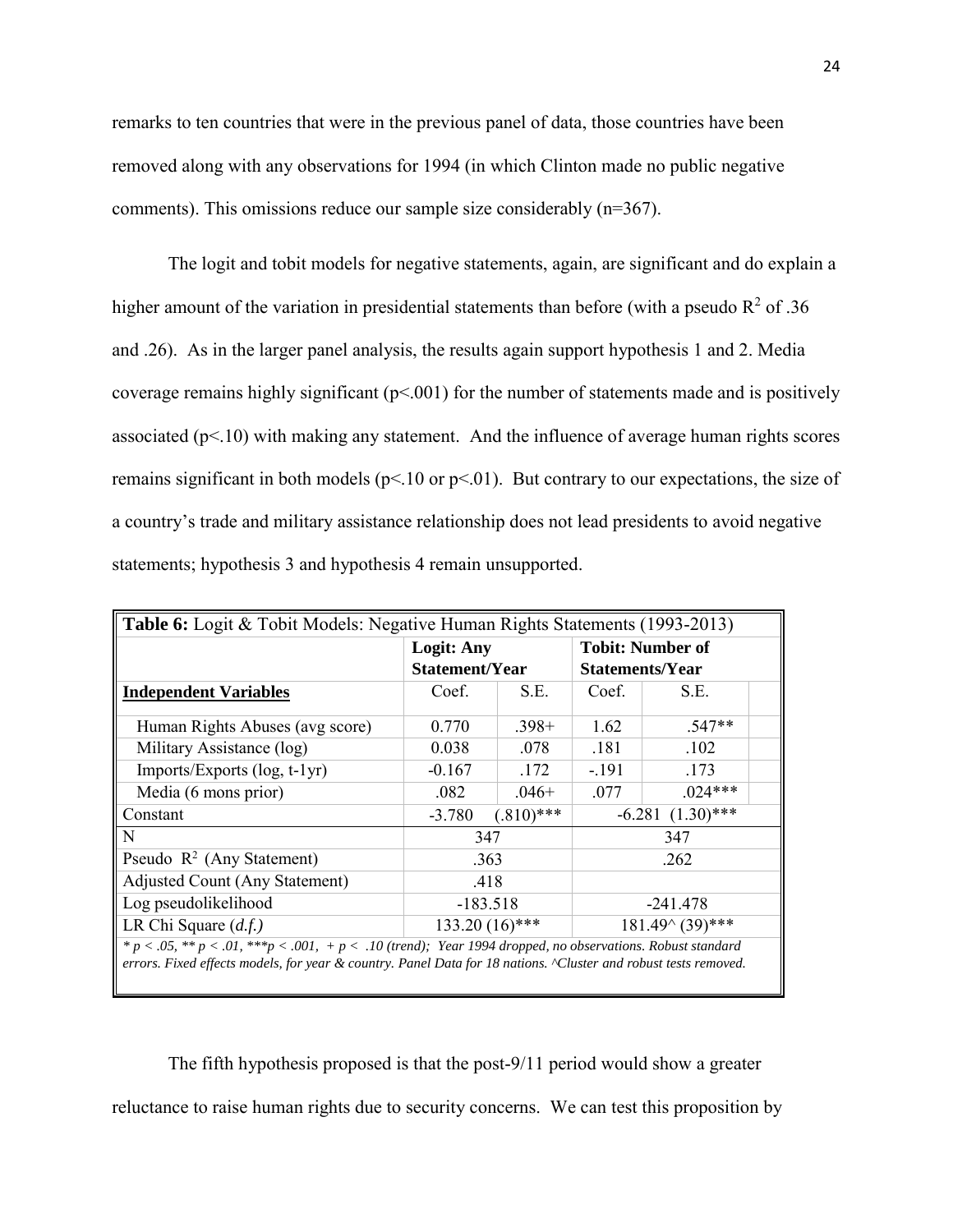restricting our analysis of negative statements to the years 2002-2013 and, with that, we expect to find that military assistance significantly decreases the chances of a negative statement and the number of negative statements. In this period, three countries (Haiti, Indonesia and Serbia) faced no negative comments and thus our sample size decreases further to 180 (15 countries over 12 years). Both models in Table 7 (below), however, remain significant and they account for strong amount of the variations, especially in the logistic model of any negative statement (adjusted count  $R^2$  is .50.) The results for our variables are quite surprising. Military assistance is now significant ( $p<01$  in both models), but in a positive direction, meaning that Bush and Obama were more likely to criticize the human rights situation of nations that receive greater assistance. Further, the variable for trade now is associated with a lower probability of presidents making any statement toward a country and with making fewer negative statements  $(p<0.01)$ . Greater media coverage remains associated with more critical comments, but the level of abuses is not a significant factor on critical comments.

| <b>Table 7:</b> Logit & Tobit Models: Negative Human Rights Statements (2002-2013)                         |                           |          |                            |           |  |  |  |
|------------------------------------------------------------------------------------------------------------|---------------------------|----------|----------------------------|-----------|--|--|--|
|                                                                                                            | <b>Logit: Any</b>         |          | <b>Tobit: Number of</b>    |           |  |  |  |
|                                                                                                            | <b>Negative Statement</b> |          | <b>Negative Statements</b> |           |  |  |  |
| <b>Independent Variables</b>                                                                               | Coef.                     | S.E.     | Coef.                      | S.E.      |  |  |  |
|                                                                                                            |                           |          |                            |           |  |  |  |
| Human Rights Abuses (avg score)                                                                            | $-.519$                   | 1.019    | 1.03                       | .955      |  |  |  |
| Military Assistance (log)                                                                                  | $.145**$<br>0.372         |          | .324                       | $.109**$  |  |  |  |
| $Imports/Exports$ (log, t-1yr)                                                                             | $.261**$<br>$-0.639$      |          | $-.191$                    | $-.556**$ |  |  |  |
| Media (6 mons prior)                                                                                       | .123                      | $.068 +$ | .077                       | $.024**$  |  |  |  |
| Constant                                                                                                   | $-3.051$                  | (2.96)   | $-1.044$                   | (3.26)    |  |  |  |
| N                                                                                                          | 180                       |          |                            | 180       |  |  |  |
| Pseudo $R^2$ (Any Statement)                                                                               | .425                      |          |                            | .265      |  |  |  |
| Adjusted Count $R^2$ (Any Statement)                                                                       | .500                      |          |                            |           |  |  |  |
| Log pseudolikelihood                                                                                       | $-65.063$<br>$-163.607$   |          |                            |           |  |  |  |
| LR Chi Square $(d.f.)$<br>$96.145(13)$ ***<br>$117.68^{\scriptstyle \wedge} (29)$ ***                      |                           |          |                            |           |  |  |  |
| $* p < .05, ** p < .01, ** p < .001, + p < .10$ (trend); Robust standard errors. Fixed effects models, for |                           |          |                            |           |  |  |  |
| year & country. Panel Data for 13 nations. "Cluster and robust tests removed to produce Chi2 statistic.    |                           |          |                            |           |  |  |  |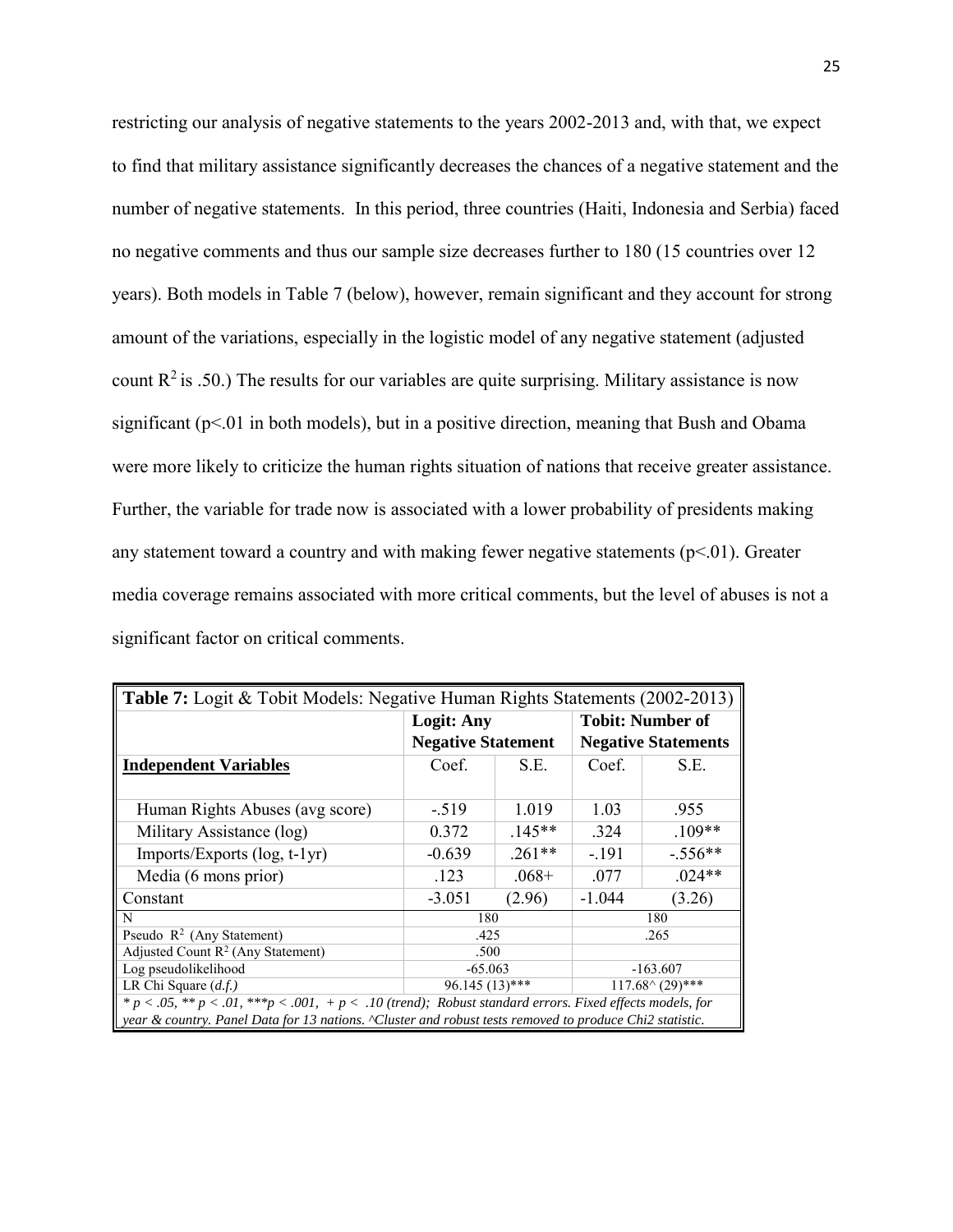The positive association of security assistance is difficult to explain, and we note that an analysis of only Bush from 2002-2008 does not alter the outcome.

### **Discussion**

In this paper, we have introduced a different way to assess the presence of human rights on the US foreign policy agenda by measuring presidential public rhetoric, which we call "attention," and then tested several factors to explore what factors influence whether US presidents will discuss country-specific human rights situations. The inspiration for systematically coding the public statements of presidents comes from the literature on agenda setting in the US policy process, where longitudinal measures of the government's agenda are common and powerful. But unlike many agenda setting studies that look at cases of high profile action, our measure of human rights statements not only includes highly salient cases—China in the 1990s, Iraq in the 2002-2004 period—and mid-level cases like Sudan and Cuba, but also lower-level problems like Vietnam and Haiti. This range of countries, we believe, better captures the breadth of US attention to human rights than traditional studies of restrictions on aid, trade or arms sales.

 The results of our models for all presidential statements and of negative (i.e., "critical") statements reveal the influence of outside forces on presidents. States with higher levels of violations are more likely to face public comment, and the media moves issues "up" in salience by requiring presidents to speak more often about situations. However, in contrast to studies on foreign aid and trade restrictions (Apodaca & Stohl, 2000; Demirel-Pegg & Moskowitz, 2009), the strength of US economic and military relationships with a country do not impact whether a president makes public comments across the twenty plus years analyzed. However, in the post 9/11 years, we do see that larger trade relationship discourages human rights, possibly reflecting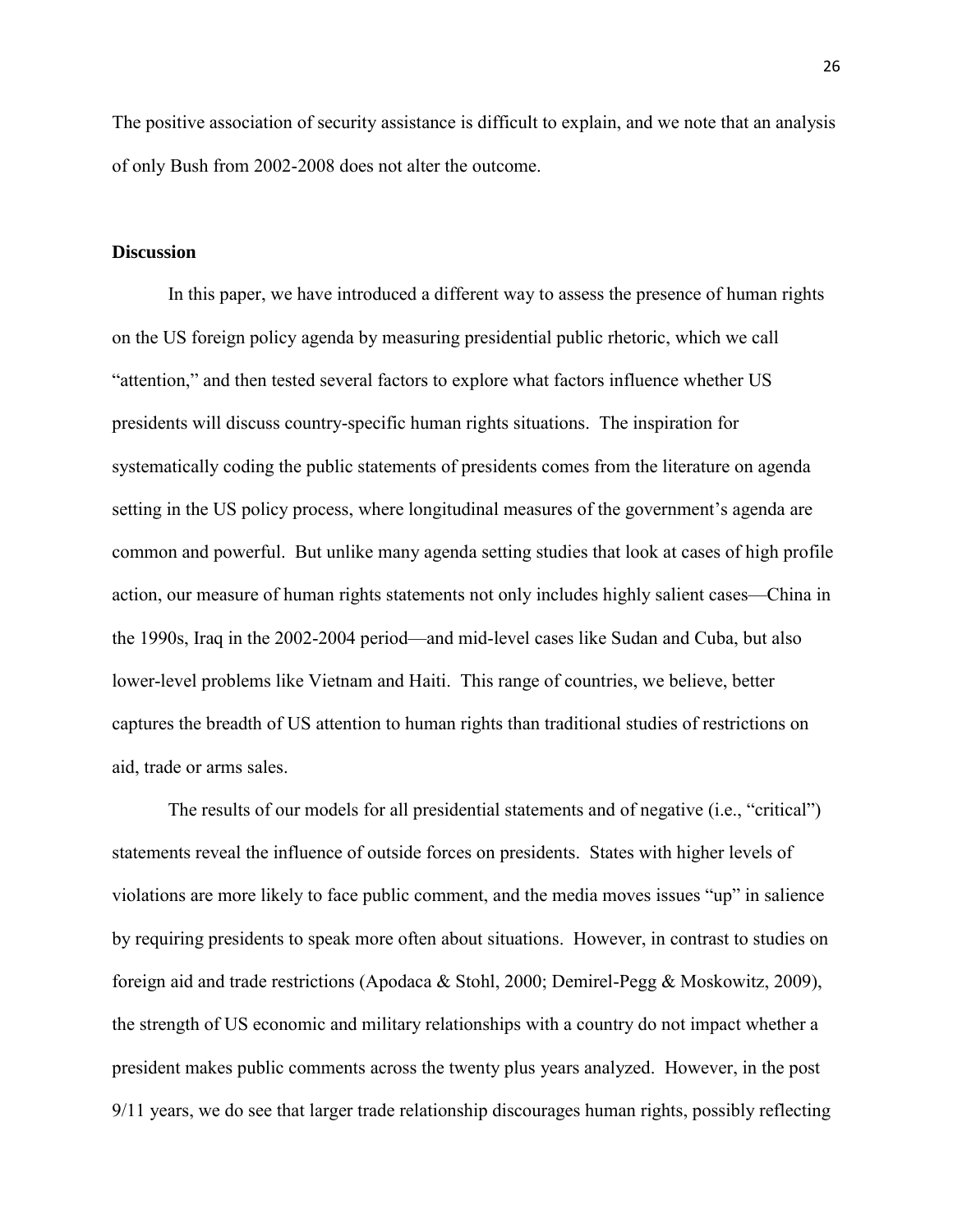that several countries in panel data that are popular targets for criticism already faced trade restrictions (Cuba, Sudan, Myanmar). But we also found that security assistance may bring more attention to human rights; does this mean that presidents feel some pressure to comment on states where the US is "investing" its security dollars? From our data, we cannot discern the cause of this "effect". The role of outside events, level of a country's abuses and media coverage of them, do fit well with Peake's (2000) analysis of the president's foreign agenda, as well as of the foreign policy process (Durant & Diehl, 1989), in which the pressure of outside events requires some level of agenda attention. Overall, the range of countries discussed by presidents in our data tracks well with descriptive understandings of particular US human rights concerns (Donnelly, 2012); in other words, the countries which presidents devoted the most attention reflected nations in which the US had strong reasons for concern or felt compelled to "defend" in order to improve economic ties (China, Vietnam). As such, we believe this measure of human rights attention has utility for scholars seeking a broad view of US human rights concerns.

 The models presented here are the initial tests on agenda influences and are underspecified in a couple of potentially important ways. First, given the centrality of NGO networks to research on "naming and shaming," future tests of influences on presidential rhetoric should include the strength of NGOs in particular countries and their connection to US-based human rights NGOs. Incorporating NGOs should also integrate existing data on the dissemination of reports and news releases by prominent NGOs, particularly Amnesty International and Human Rights Watch, following the work of (Murdie & Davis, 2012). Moreover, studies by Peake (2000) and (Peake & Wood, 1999) have noted the importance of Congress to influence the president's foreign policy agenda and scholars have long recognized the importance of the US House and Senate in raising human rights issues (Forsythe, 1989; Sikkink, 2007; Cuttrone & Fordham, 2010). Thus, a future iteration of this research will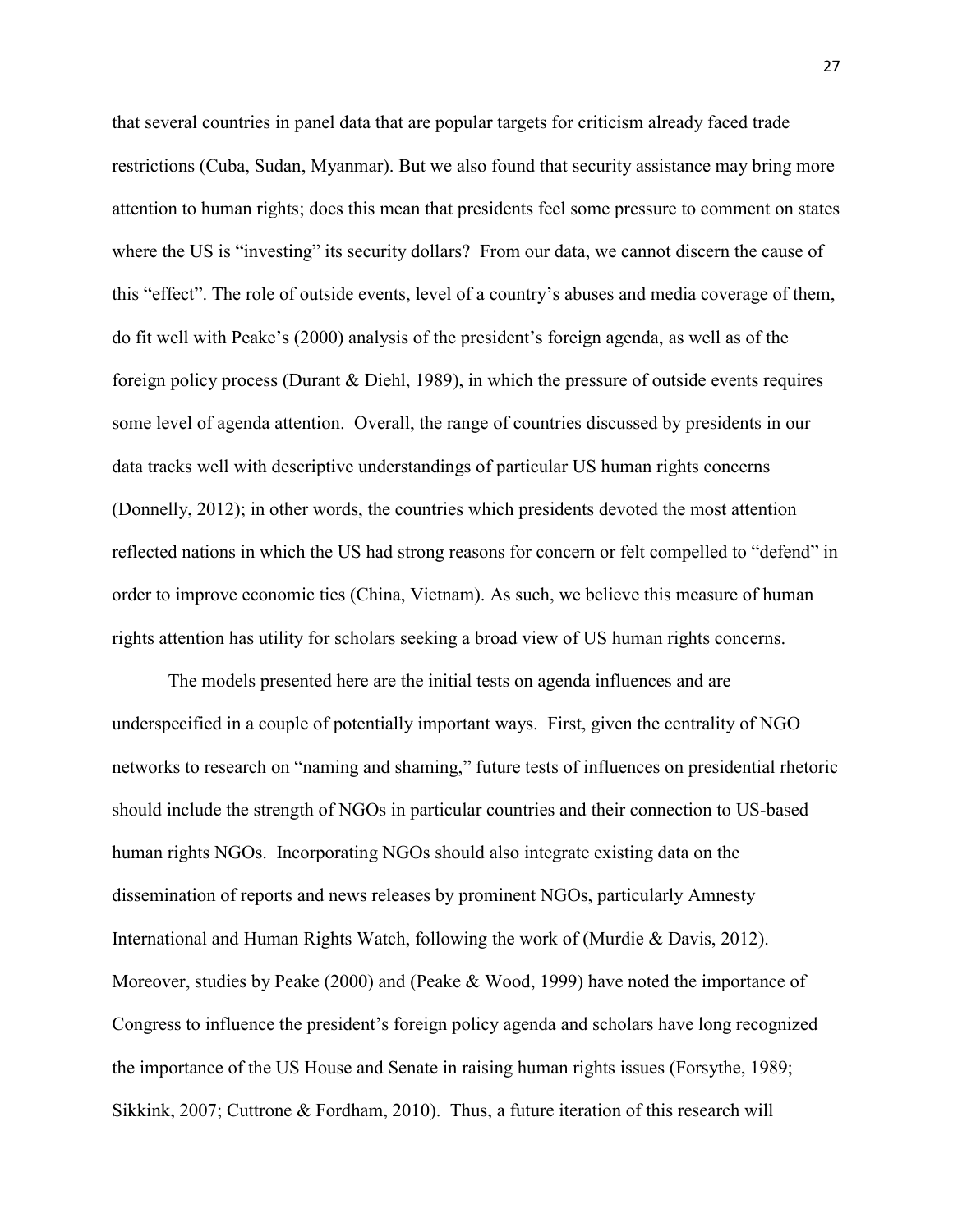incorporate measures of congressional bills and hearings as evidence of congressional efforts to influence the agenda. We also must note that the U.S. itself is the "elephant in the room" that our measure has difficulty capturing. Any accusation of US violations target a US president directly, and thus presidents have a strong incentive to avoid discussing violations committed in the US or by US personnel overseas. Such an analysis is worth pursuing separately since the nature of domestic and international pressure are quite distinct from US public rhetoric about other states. Finally, we can expand our data on presidential attention in several ways. It would be valuable to go further back in time to facilitate a comparison of pre and post-Cold War presidential attention. But just as any examination of Congress' agenda must go beyond floor speeches to other actions like hearings and bills, it also will be necessary to add other indicators of presidential concern, particularly executive orders, executive agreements and signing statements. (A preliminary look at these unilateral tools, however, suggests presidents use them sparingly and hence they are not, by themselves, accurate measures of executive branch concern.)

 Ultimately, human rights scholars will want to know if "naming and shaming" by a US president has any impact. Thus, a logical next step is to move the measure of attention to the other side of the equation and to assess if presidential rhetoric has any influence upon the regimes targeted. Such an analysis would incorporate both the rhetoric and actions taken by the United States as the combination of words and action are likely to have a greater impact.

### **Conclusion**

Human rights scholars have lamented the relative decline of human rights as a foreign policy priority during the Obama years. However from the standpoint of public attention to human rights, the data on presidential rhetoric does not suggest a decline of interest. Indeed, if anything, President Obama has spoken to a wider focus of human rights concerns and has been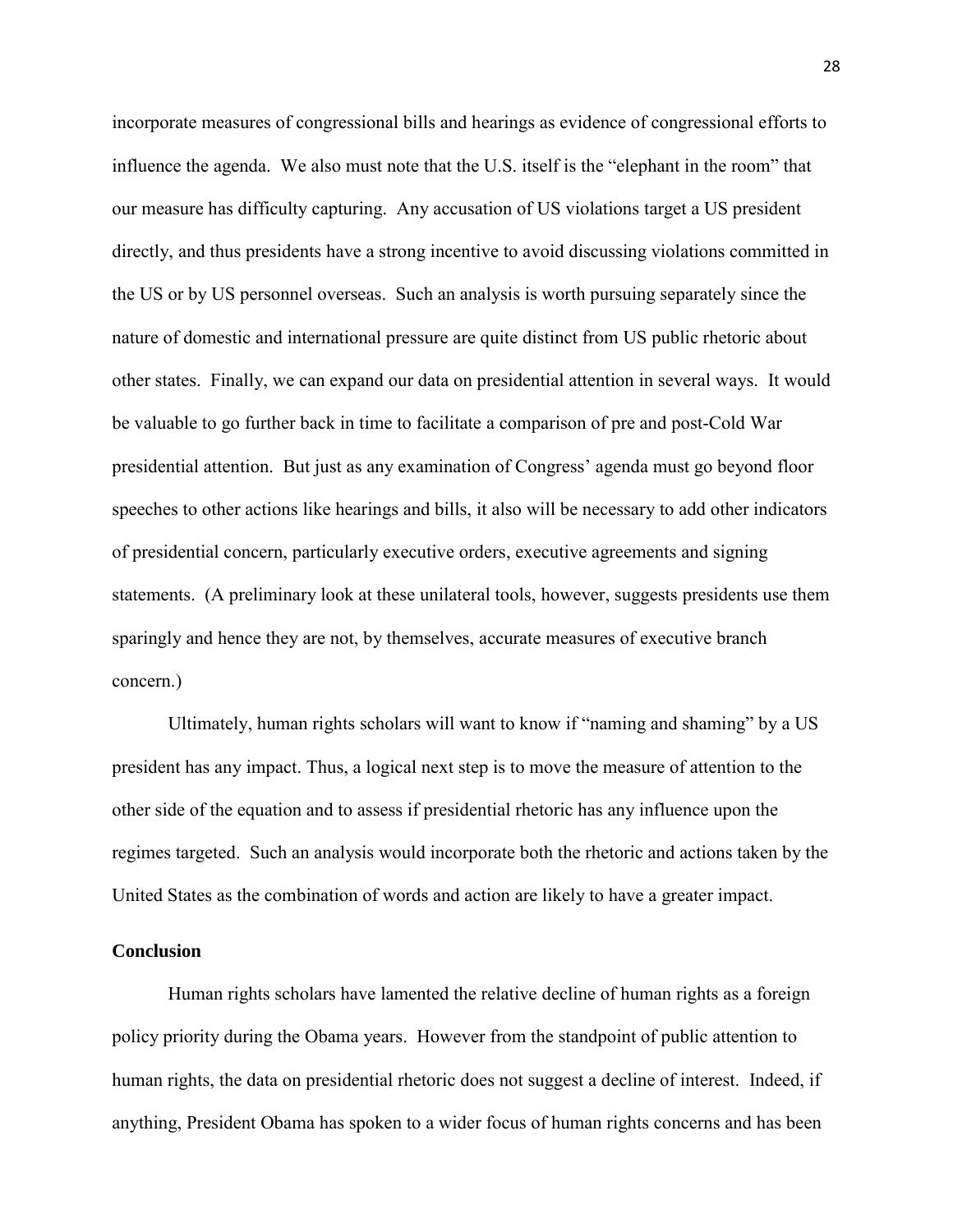less "obsessed" with any particular country. It may be that the current President is less likely to take forceful action to deal with human rights problems, particularly in terms of intervening with US military forces. But one value in looking at a more systematic measure of human rights attention is that it suggests that a lack of forceful action does not mean neglect. Obama has been no less eager to name and criticize nations with terrible human rights records than the past two presidents. Moreover, to the extent that Obama's view on the limits of sanctions and force for humanitarian purposes become the standard US position in the future, the presidential use of "words" becomes more meaningful to examine.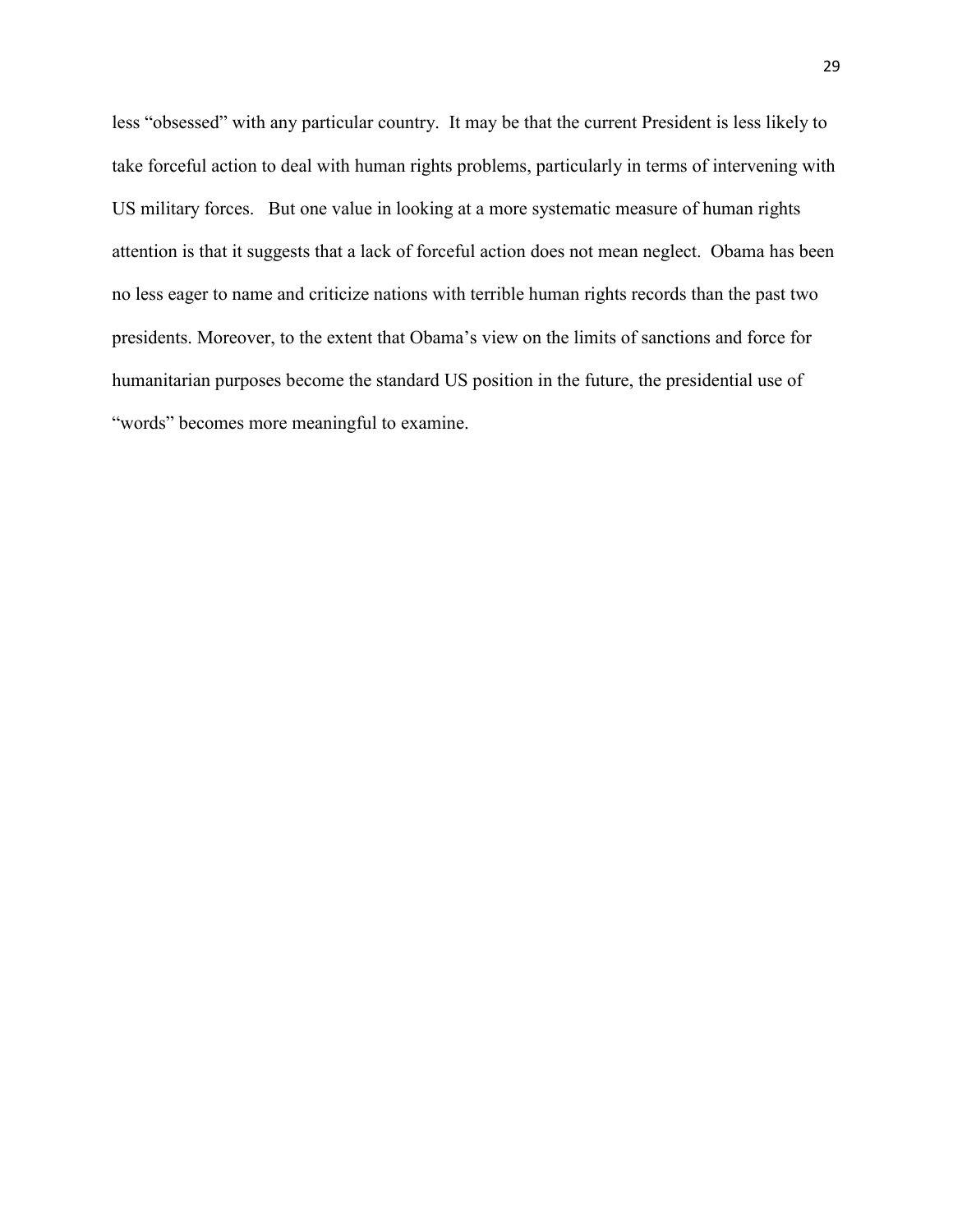| <b>Appendix A: Table of Summary Statistics</b>               |            |                |              |          |              |  |  |
|--------------------------------------------------------------|------------|----------------|--------------|----------|--------------|--|--|
| <b>Variables</b>                                             | Mean       | <b>Std Dev</b> | Med.         | Min      | <b>Max</b>   |  |  |
| <b>Dependent Variables (Continous)</b>                       |            |                |              |          |              |  |  |
| All Statements (n=562)                                       | 0.57       | 1.32           | $\Omega$     | $\Omega$ | 12           |  |  |
| Negative Statements (n=347)                                  | 0.32       | 1.03           | $\Omega$     | 0        | 10           |  |  |
| <b>Dependent Categorical Variables</b>                       | % Mode (0) |                |              |          |              |  |  |
| Any Statements (n=562)                                       | 72.9       |                |              | 0        | $\mathbf{1}$ |  |  |
| Any Negative Statements (n=347)                              | 77.9       |                |              | 0        | 1            |  |  |
| <b>Independent Variables</b>                                 |            |                |              |          |              |  |  |
| Log Military Assistance (log)*                               | 5.63       | 4.73           | 6            | $\Omega$ | 16.1         |  |  |
| Log Trade Relationship (t-1, log)*                           | 6.61       | 2.97           | 6.46         | 0        | 13.3         |  |  |
| <b>PTS Scores</b>                                            | 3.38       | 0.92           | 3.5          | 1        | 5            |  |  |
| <b>Media Attention</b>                                       | 2.75       | 5.55           | $\mathbf{1}$ | 0        | 82           |  |  |
| Notes: * Negative log values recoded to 0 or absolute value. |            |                |              |          |              |  |  |

### **Appendix B: Examples of "tone" from Human Rights Statements Examples of Positive Mentions**

#### "Chile is the window through which we see the Americas of tomorrow, a multiparty democracy, a firm commitment to human rights, proven economic reform."- President Clinton, "The President's New Conference with President Eduardo Frei of Chile". February 26, 1997.

 "Our partnership with Timor-Leste is fundamental and enduring. It is based on shared values of democracy, freedom, and human rights. The United States remains steadfast in its support of Timor-Leste's efforts to strengthen democratic institutions and consolidate peace and security in the country". - President Obama, "Statement on the Presidential Election in Timor-Leste". April 23, 2012.

### **Examples of Negative Mentions**

- "Today—today I say this to Mr. Castro: If you are confident your ideas are right, then stop jamming the broadcasts of those whose ideas are different. And until you do, we will look for ways to use new technology from new locations to counter your silencing of the voices of liberty." – President Bush, "Remarks on the Observance of Cuban Independent Day". May 18, 2001.
- "But when peaceful democratic movements are suppressed--as they have been in Burma, for example--then the democracies of the world cannot remain silent. For it is unacceptable to gun down peaceful protestors and incarcerate political prisoners, decade after decade."- President Obama, "Remarks to the Indian Parliament in New Delhi". November 8, 2010.

#### **Examples of Neutral Mentions**

- "I will reaffirm America's commitment to shed light on the dark events of the past, so that they are never repeated, and to help you implement the peace accords in a way that ensures that the human rights of the Guatemalan people are always respected."- President Clinton, "Remarks on Arrival in Guatemala City, Guatemala". March 9, 1999.
- "And finally, I had a chance to share once again with the President my belief in religious freedom and religious liberty". – President Bush, "Remarks Following a Meeting with President Hu Jintao of China in Sydney". September 6, 2008.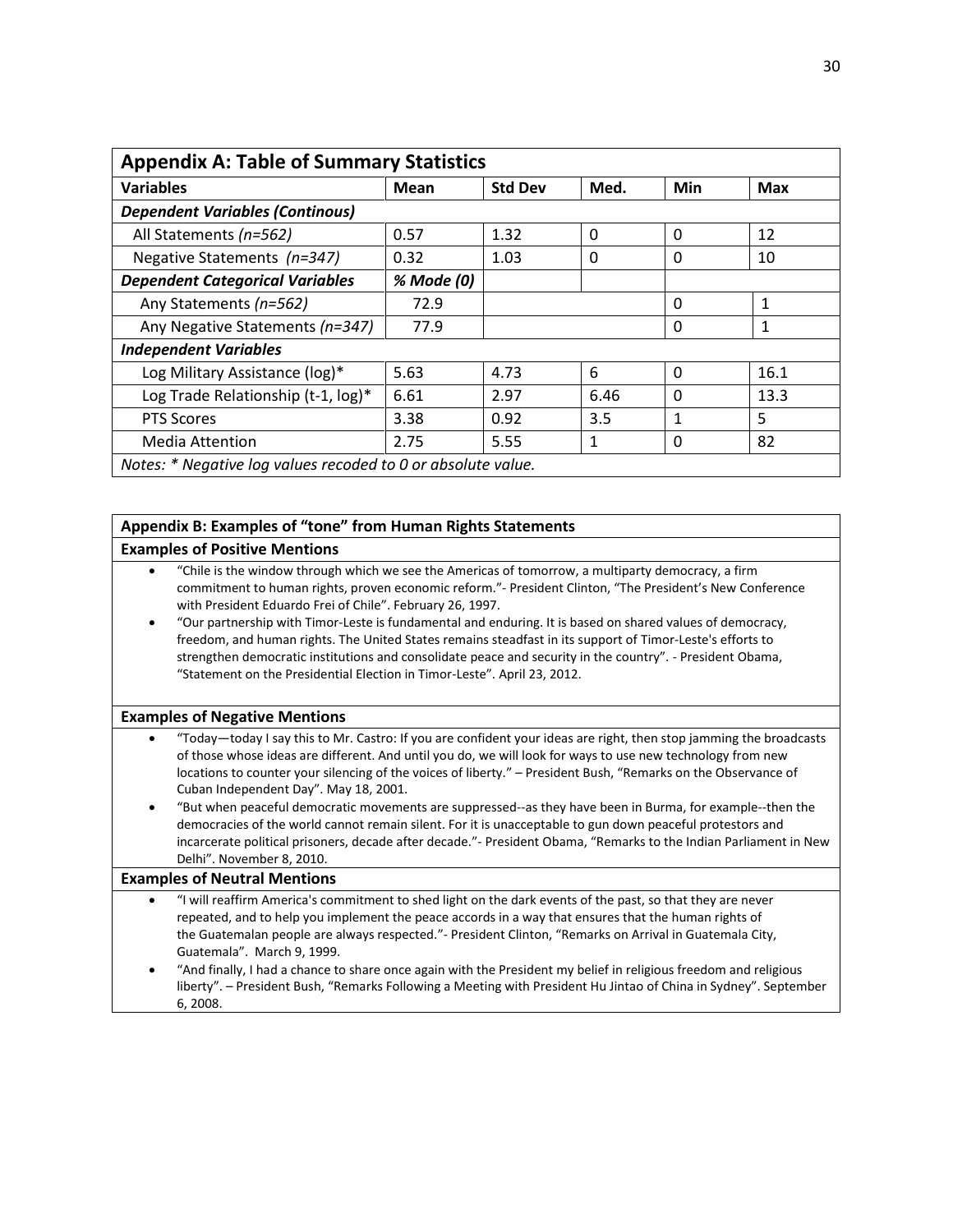| Appendix C: Negative Attention to the Worst Abusers, 1993-2014 & by President |                                        |                             |                      |                |                      |                |                      |                |  |
|-------------------------------------------------------------------------------|----------------------------------------|-----------------------------|----------------------|----------------|----------------------|----------------|----------------------|----------------|--|
|                                                                               |                                        |                             |                      |                |                      |                |                      |                |  |
| Country                                                                       | Avg PTS<br><b>Score</b><br>(all years) | Total:<br><b>Statements</b> | PTS Avg<br>1993-2000 | <b>Clinton</b> | PTS Avg<br>2001-2008 | <b>Bush</b>    | PTS Avg<br>2008-2014 | Obama          |  |
| Sudan                                                                         | 4.95                                   | 18                          | 4.75                 | $\mathbf 0$    | 4.94                 | 15             | 5.00                 | $\overline{3}$ |  |
| Afghanistan                                                                   | 4.82                                   | $\overline{2}$              | 4.88                 | $\overline{2}$ | 4.75                 | $\mathbf 0$    | 4.67                 | $\mathbf 0$    |  |
| <b>DR</b> of Congo                                                            | 4.82                                   | 0                           | 4.75                 | $\mathbf 0$    | 4.81                 | $\mathbf 0$    | 4.92                 | $\mathbf 0$    |  |
| Iraq                                                                          | 4.77                                   | 50                          |                      | $\mathbf{1}$   | 4.88                 | 49             | 4.50                 | $\mathbf 0$    |  |
| <b>North Korea</b>                                                            | 4.67                                   | 9                           | $---$                | $\mathbf 0$    |                      | $\overline{7}$ | 4.29                 | $\overline{2}$ |  |
| <b>Burundi</b>                                                                | 4.45                                   | $\mathbf 0$                 | 4.94                 | $\mathbf 0$    | 4.38                 | $\mathbf 0$    |                      | $\mathbf 0$    |  |
| Colombia                                                                      | 4.41                                   | $\mathbf 0$                 | 4.95                 | 0              | 4.69                 | $\mathbf 0$    |                      | $\mathbf 0$    |  |
| <b>Myanmar</b>                                                                | 4.36                                   | 31                          | 4.56                 | $\overline{7}$ | 4.13                 | 14             | 4.33                 | 10             |  |
| Pakistan                                                                      | 4.23                                   | $\mathbf 0$                 | $---$                | $\mathbf 0$    | $---$                | $\mathbf 0$    | 4.83                 | $\mathbf 0$    |  |
| Somalia                                                                       | 4.23                                   | $\overline{0}$              | $---$                | $\pmb{0}$      | 4.25                 | $\mathbf 0$    | 4.67                 | $\mathbf 0$    |  |
| <b>Others (Top 10 Worst by President)</b>                                     |                                        |                             |                      |                |                      |                |                      |                |  |
| Algeria                                                                       | $---$                                  | ---                         | 4.88                 | $\mathbf 0$    | $---$                | $---$          | ---                  | ---            |  |
| Angola                                                                        | $---$                                  | ---                         | 4.69                 | $\mathbf 0$    |                      |                |                      |                |  |
| <b>Eritrea</b>                                                                | $---$                                  | $---$                       | $---$                | $---$          | $---$                | $---$          | 4.25                 | $\mathbf 0$    |  |
| Israel & Terr.                                                                | $---$                                  | $---$                       | $---$                | $---$          | 4.44                 | $\Omega$       | $---$                | $---$          |  |
| <b>Russia</b>                                                                 | $---$                                  | $---$                       | $---$                | $---$          | 4.00                 | $\overline{2}$ | $---$                | $---$          |  |
| Rwanda                                                                        | $---$                                  | $---$                       | 4.69                 | 10             | $---$                | $---$          | $---$                | ---            |  |
| <b>Sierra Leone</b>                                                           | $---$                                  | ---                         | 4.63                 | $\overline{2}$ | $---$                | $---$          | $---$                | $---$          |  |
| <b>Syria</b>                                                                  | $---$                                  | $---$                       | $---$                | $---$          | $---$                | $---$          | 4.67                 | 18             |  |
| Sri Lanka                                                                     | $---$                                  | $---$                       | $---$                | $---$          | $---$                | $---$          | 4.25                 | 0              |  |

# **References**

- Andrade, Lydia, and Garry Young. "Presidential Agenda Setting: Influences on the Emphasis of Foreign Policy." *Political Research Quarterly* 29, no. 3 (1996): 591-605.
- Apodaca, Clair, and Michael Stohl. "United States human rights policy and foreign assistance." *International Studies Quarterly* 43, no. 1 (1999): 185-198.
- Baumgartner, Frank R., and Bryan D. Jones. *Agendas and Instability in American Politics*. Chicago: University of Chicago Press, 1993.
- Cingranelli, David L., and Thomas E. Pasquarello. "Human Rights Practices and the Distribution of U.S. Foreign Aid to Latin American Countries." *American Journal of Political Science* 29, no. 3 (1985): 539-63.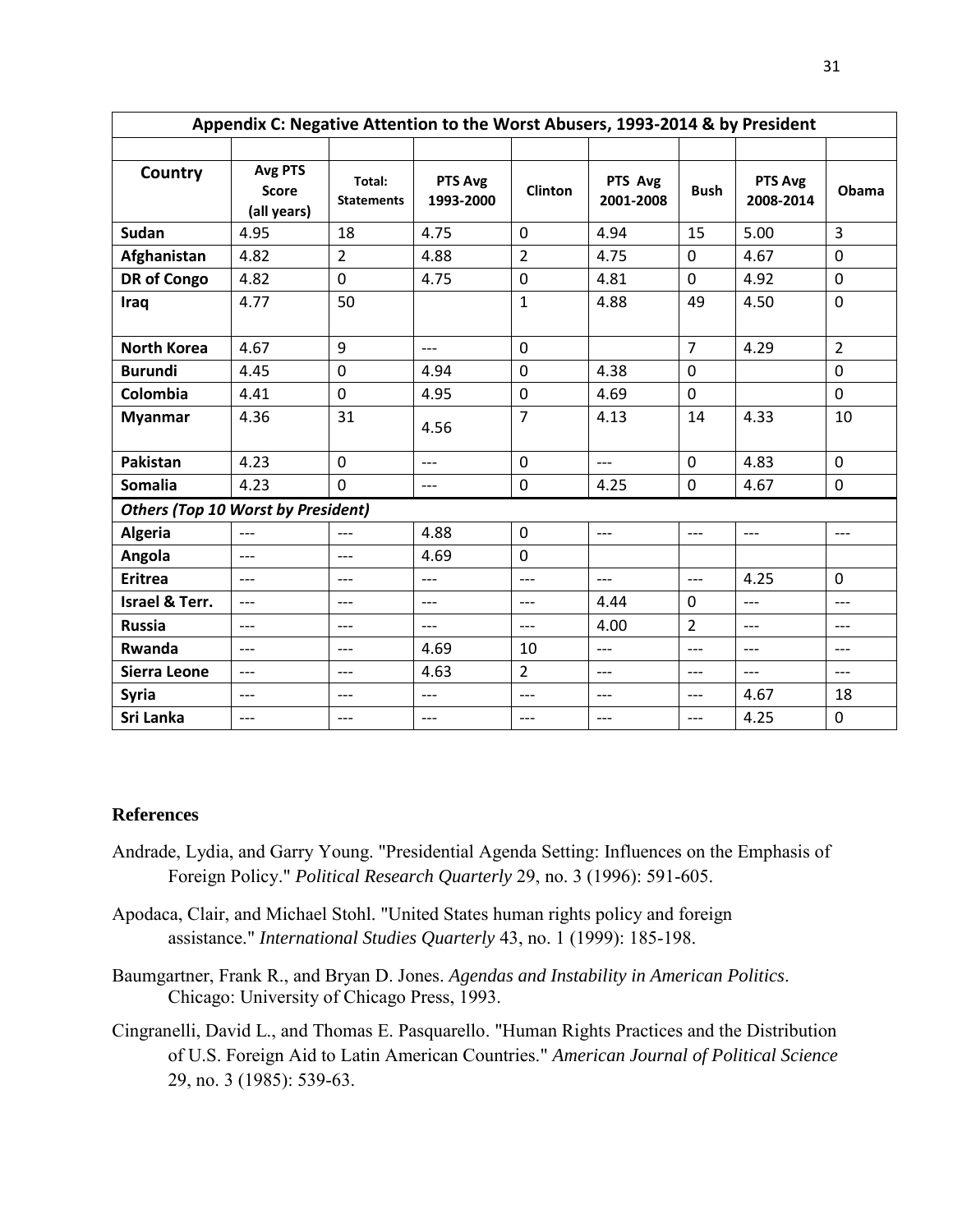- Cutrone, Ellen A. and Benjamin O. Fordham. 2010. "Commerce and Imagination: The Sources of Concern about International Human Rights in the US Congress." *International Studies Quarterly* 54 (3): 633-655.
- Blanton, Shannon Lindsey. "Promoting Human Rights and Democracy in the Developing World: U.S. Rhetoric versus U.S. Arms Exports." *American Journal of Political Science* 44, no.1 (2000): 123-131.

Carothers, Thomas. "Promoting democracy and fighting terror." *Foreign Affairs.* 82, no. 1 (2003): 84-97.

- Cooper Drury, A., and Yitan Li. "US economic sanction threats against China: Failing to leverage better human rights." *Foreign Policy Analysis* 2, no. 4 (2006): 307-324.
- Defense Manpower Data Center. Active Duty Military Personnel by Service by Region/Country, 1993-2014.
- Demirel-Pegg, Tijen, and James Moskowitz. "US aid allocation: The nexus of human rights, democracy, and development." *Journal of Peace Research* 46, no. 2 (2009): 181-198.
- Donnelly, Jack. *International Human Rights*. 3rd ed. Boulder, Colo.: Westview Press, 2007.
- Donnelly, Jack. *Universal Human Rights in Theory and Practice*. 2nd ed. Ithaca: Cornell University Press, 2003
- Edwards III, George, and Dan B. Wood. "Who Influences Whom? The President, Congress, and the Media." *The American Political Science Review*, 1999, 327-44.
- Forsythe, David P. "US foreign policy and human rights: Situating Obama." *Human Rights Quarterly* 33, no. 3 (2011): 767-789.
- Gibney, Mark, Linda Cornett, Reed Wood, Peter Haschke, and Daniel Arnon. 2015. The Political Terror Scale 1976-2015.
- Hafner-Burton, Emilie M. "Sticks and Stones: Naming and Shaming the Human Rights Enforcement Problem." *Journal of Conflict Resolution* 56, no. 2 (2012): 233-56.
- Harrelson-Stephens, Julie, and Rhonda L. Callaway. ""The empire strikes back": The US assault on the international human rights regime." *Human Rights Review* 10, no. 3 (2009): 431- 452.
- Kingdon, John W. *Agendas, Alternatives, and Public Policies*. 2nd ed. Boston: Addison-Wesley Educational Publishers, 2003.
- Krain, Matthew. "J'accuse! Does Naming and Shaming Perpetrators Reduce the Severity of Genocides or Politicides?." *International Studies Quarterly* 56, no. 3 (2012): 574-89.
- Mertus, Julie. *Bait and Switch: Human Rights and U.S. Foreign Policy*. 2nd ed. New York: Routledge, 2008.